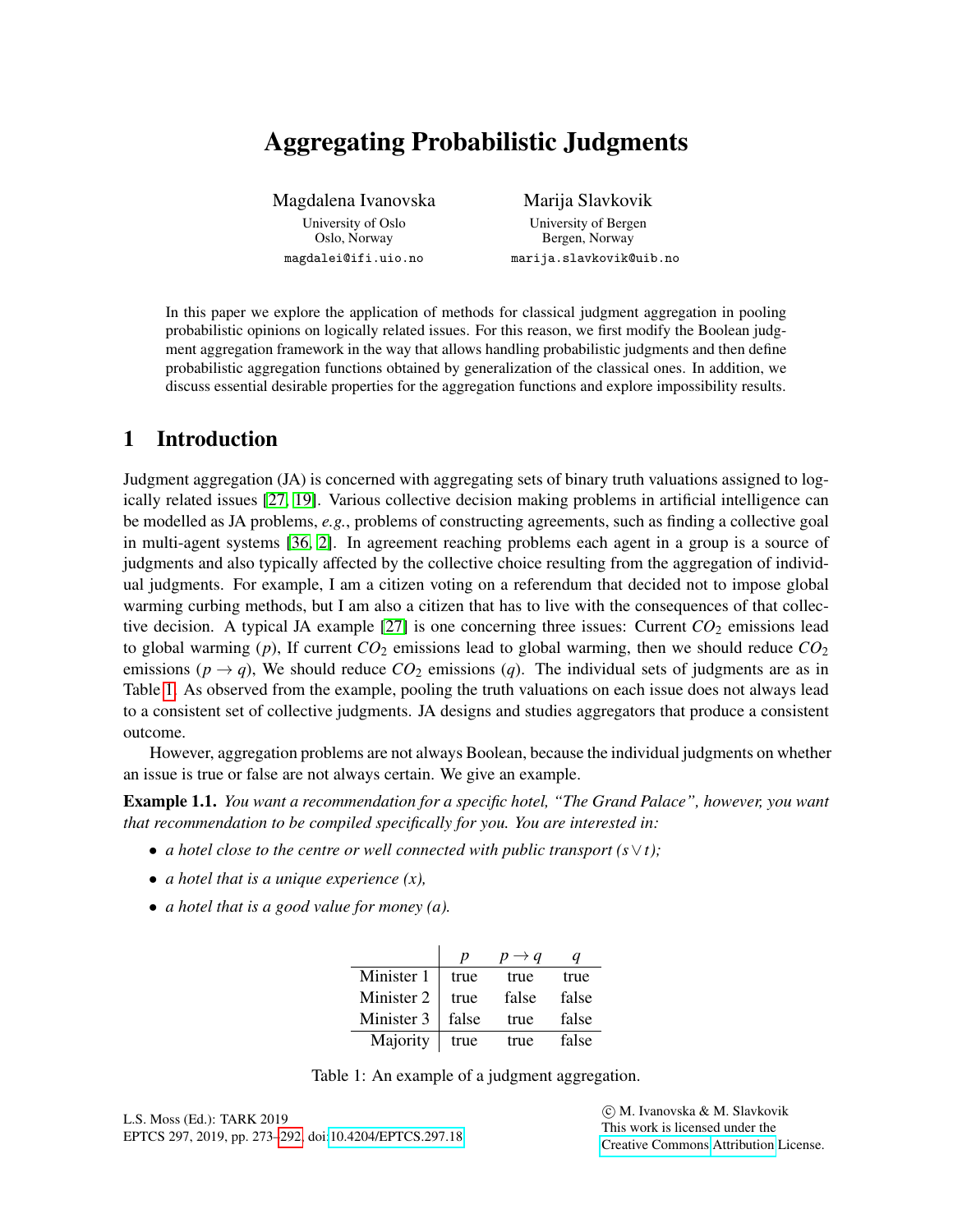*The information that you can get from online information sources (IS), like booking.com, TripAdvisor, etc., can be processed automatically, by pooling reviews from recommendations regarding "The Grand Palace" hotel. An example of such collection of opinions is given in Table [2.](#page-1-0) What we obtain from each IS is the likelihood that an issue is true. You can find information online about s*∨*t (second column), about whether "The Grand Palace" hotel is a unique experience (third column) and also whether the hotel is recommended by the users, h, (fourth column). However, it is not enough that the hotel is recommended in the reviews. For you, a hotel should be recommended (h) iff both s*∨*t and a are true, i.e.* ((*s*∨*t*)∧*a*) ↔ *h. Information about a may not be available to extract. Assume that you define that a hotel is a good value for money (a) if it is not more than 80 Euro per night (*¬*e) or if it is a unique experience, i.e., when*  $(\neg e \lor x) \leftrightarrow a$  *holds. Then the information you need to extract is whether*  $\neg e$  *is true. This is given in the sixth column of Table [2.](#page-1-0)*

|                 | $s \vee t$ | $\boldsymbol{\chi}$ | h   | a |   |
|-----------------|------------|---------------------|-----|---|---|
| IS <sub>1</sub> | 0.6        | -1                  |     |   |   |
| IS <sub>2</sub> | 0.7        | 0.6                 | 0.5 |   |   |
| IS <sub>3</sub> | 0.1        | 0.4                 | 0.2 |   | 1 |
| IS <sub>4</sub> | 0.8        | 0.8                 | 0.9 |   |   |
| IS <sub>5</sub> | 0.7        | 0.7                 | 0.4 |   |   |
| IS $6$          | 0.5        | 0.6                 | 0.3 |   |   |

<span id="page-1-0"></span>Table 2: An example of a source aggregation.

We want to be able to aggregate likelihood judgments like the ones represented in the rows of Table [2,](#page-1-0) but into a set of Boolean judgments: should the hotel be recommended and for which reasons. To achieve this purpose, we explore how methods from classical judgment aggregation can be adjusted to deal with probabilistic statements as judgments. Thus, we extend the propositional logic JA framework typically used [\[27,](#page-19-1) [19,](#page-18-0) [26,](#page-19-3) [14\]](#page-18-1) using the logic of likelihood [\[20\]](#page-18-2), and design probabilistic aggregation functions based on the classical ones. Thus, intuitively, what were desirable properties for aggregation in the classical case, remain desirable properties in the probabilistic framework.

Our framework allows sources to have uncertain probabilistic judgments that are *rational* and subject to inevitable probabilistic constraints, but also to aggregate into a collective judgment set that is Boolean and subject to a specific set of propositional constraints. Frameworks for representing nonbinary judgments have been considered, see *e.g.*, [\[19\]](#page-18-0) for an overview, however no specific methods for aggregation have been designed for these frameworks. Rather, impossibility characterisations have been studied showing which sets of desirable properties cannot be mutually satisfied. Here we propose specific classes of aggregators for the framework we introduce.

There is a certain amount of literature on probabilistic opinion pooling (*e.g.*, see [\[28\]](#page-19-4) for a detailed survey) which is concerned with aggregating probability functions (representing opinions of agents) into a single one. The defined properties of the aggregating functions are similar to those in JA theory, and similarly as there, impossibility results are proved. However, opinion pooling presumes that every agent has its probabilistic judgments defined on a  $\sigma$ -algebra of events (or, equivalently on a set of possible worlds). Despite the inherent consistency, this is not always a realistic requirement. In our framework, we allow the agents to express their probabilistic opinions on any (logically related) propositional language statements (equivalently, on any subset of a  $\sigma$ -algebra of events), and, moreover, these opinions can be imprecise, i.e., expressed through likelihood inequalities (equivalently, a set of probability functions is provided by each source.) In this sense our work is more comparable to variants of opinion pooling that presume a general agenda [\[7\]](#page-18-3) or deal with imprecise probabilities [\[37\]](#page-19-5). Aggregation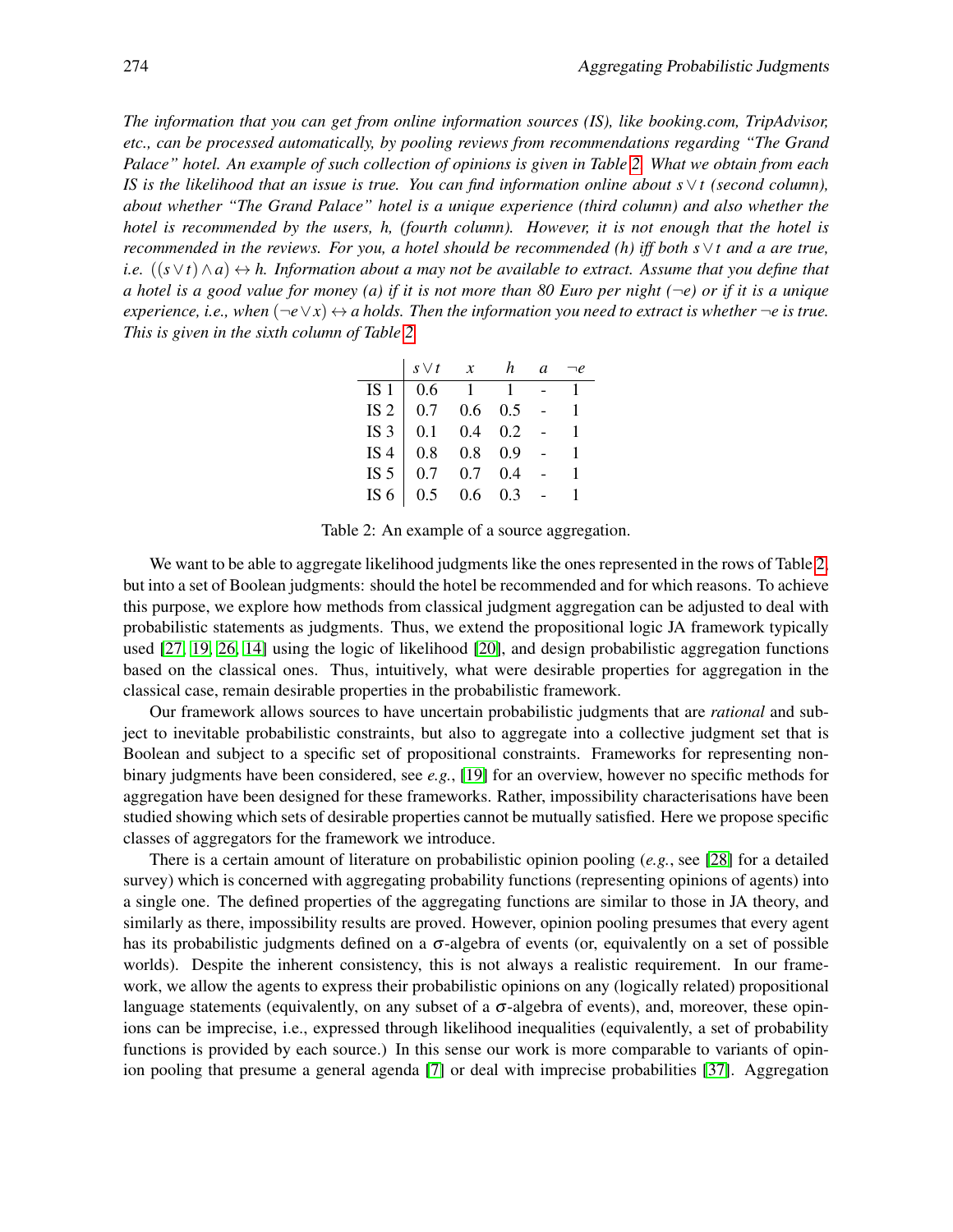functions in probabilistic opinion pooling are typically averaging functions like (weighted) linear or geometrical average. Here we take the approach of defining aggregation functions by generalizing judgment aggregation functions based on representative voting.

The paper is structured as follows. In Section [2](#page-2-0) we introduce the judgment aggregation framework based on the logic of likelihood. In Section [3](#page-5-0) we demonstrate how to generalise classical judgment aggregation functions into functions that handle likelihood judgments, and we also introduce some new classes of judgment aggregation functions. In Section [4](#page-13-0) we discuss desirable properties of aggregation functions and revisit the classical impossibility results. In Section [5](#page-15-0) we discuss related work and in Section [6](#page-16-0) we make our conclusions and outline directions for future work.

# <span id="page-2-0"></span>2 Framework

We distinguish between an *agenda setter* and *information sources*. The agenda setter identifies the set of issues, *i.e.*, the *agenda* for which Boolean judgments need to be made. The agenda setter can also set additional relations, which we call *propositional constraints*, that should hold among the agenda issues. The information sources are modelled as sets of *likelihood formulas* subject to different relations called *probabilistic constraints*. The probabilistic constraints model the natural and contextual properties of the issues.

### 2.1 Judgment aggregation model

To model the agenda and the propositional constraints we use a set  $\mathscr L$  of propositional logic formulas. An agenda is a finite set  $\Phi \subset \mathcal{L}$ ,

$$
\Phi = \{\varphi_1, \ldots, \varphi_m\},\tag{1}
$$

s.t. ϕ*<sup>i</sup>* is neither a tautology nor a contradiction. We call the elements of the agenda *issues*. The set of *propositional constraints*  $\Gamma \subset \mathcal{L}$  represents special relations that should hold among the agenda issues described by the agenda setter. Γ should be satisfiable, and we allow  $\Gamma = \{\top\}$ . In Example [1.1,](#page-0-1) we have  $\Phi = \{s \vee t, h, x, e, a\},\$  and  $\Gamma = \{(\neg e \vee x) \leftrightarrow a, ((s \vee t) \wedge a) \leftrightarrow h\}.$ 

The agenda setter is interested in aggregating collections of judgments on the agenda issues from various information sources into a set of crisp (Boolean) judgments that is consistent with Γ. A *crisp judgment* on  $\varphi \in \Phi$  is either  $\varphi$  or  $\neg \varphi$ . A *crisp judgment set J* is a set of crisp judgments. *E.g.*, the judgments of Minister 2 in Tabl[e1](#page-0-0) can be represented as a crisp judgment set  $J_2 = \{p, \neg(p \rightarrow q), \neg q\}.$ We introduce the notation  $\Phi^{\cup} = \Phi \cup \{\neg \varphi \mid \varphi \in \Phi\}$ . Then a crisp judgment set *J* is a subset of  $\Phi^{\cup}$ . The set *J* is *consistent* if *J*∪Γ is a consistent set of formulas in classical propositional logic. *J* is *complete* if it contains one crisp judgment for each of the issues in the agenda. If the crisp judgment set *J* is consistent and complete, we say that it is *rational*. Given an agenda Φ and propositional constraints Γ, the set of all consistent and complete, *i.e.*, rational crisp judgment sets is  $\mathcal{J}$ .

We model the information sources as *sets of likelihood judgments* on Φ∪. A *likelihood judgment* on the issue  $\varphi \in \Phi^{\cup}$  is a simple likelihood formula of the type:

<span id="page-2-2"></span>
$$
\ell(\varphi) \geq^* a \,, \tag{2}
$$

where  $\ge^* \in \{ \ge, = \}$  and  $a \in [0, 1].^1$  $a \in [0, 1].^1$  $a \in [0, 1].^1$ 

<span id="page-2-1"></span><sup>&</sup>lt;sup>1</sup>The formula [\(2\)](#page-2-2) is an instance of the logic of likelihood in [\[18\]](#page-18-4), [\[20\]](#page-18-2) that consists of Boolean combinations of linear likelihood formulas of the type  $a_1\ell(\varphi_1)+\ldots+a_n\ell(\varphi_n)\geq b$ , where  $a_i,b$  are real numbers, and  $\varphi_i$  are pure propositional formulas.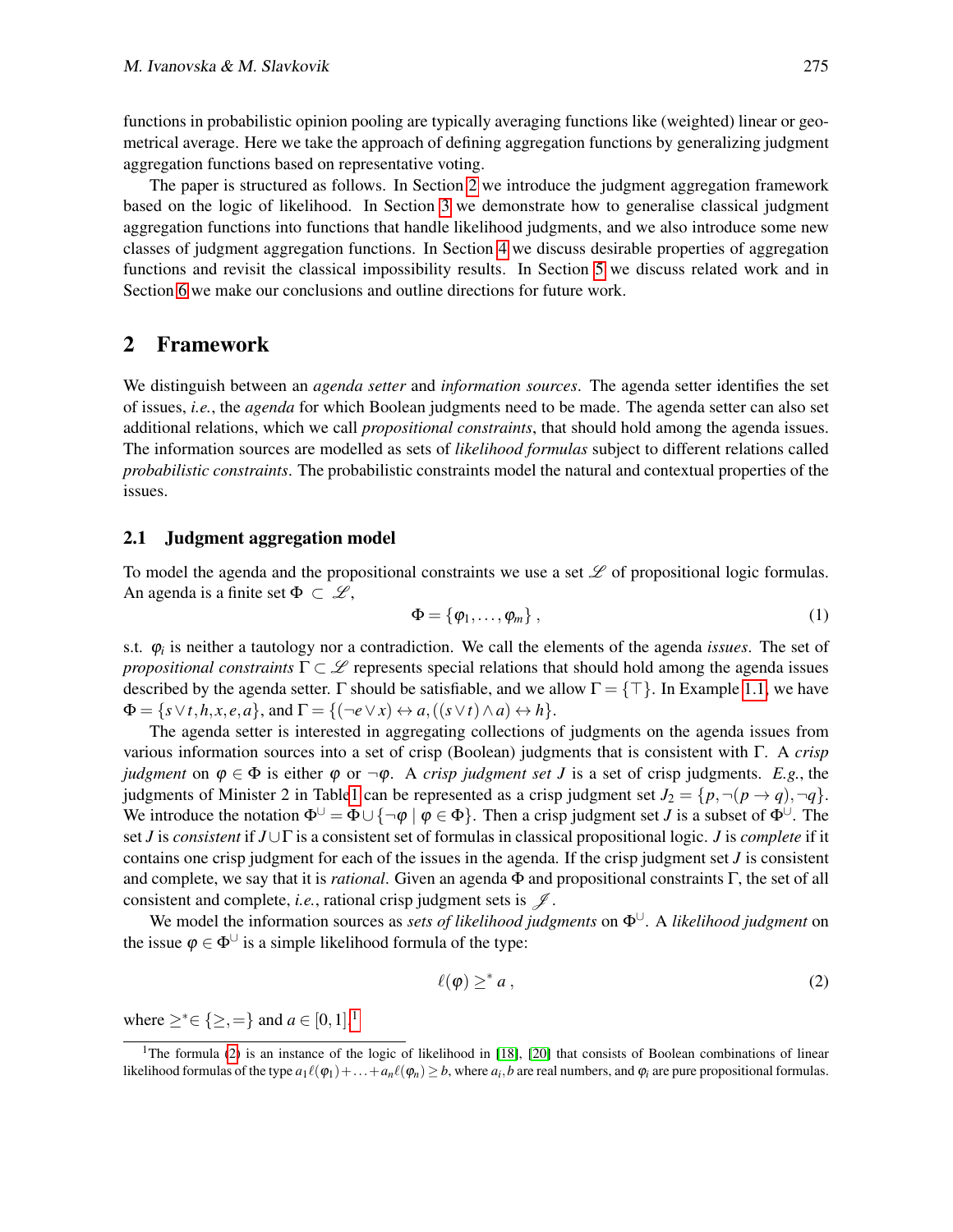The likelihood judgment  $\ell(\varphi) > a$  expresses that the likelihood (probability)<sup>[2](#page-3-0)</sup> of the statement  $\varphi$  being true is at least *a*. This intuition immediately implies that  $\ell(\neg \phi) \leq 1-a$ . This and other entailments we mention later can formally be proved in the axiomatic system for the logic of likelihood that consists of axioms for propositional reasoning, reasoning about inequalities, and the following axioms for probabilistic reasoning given in [\[20\]](#page-18-2):

(L1)  $\ell(\varphi) \geq 0$ ,  $\sim$  0)

$$
(L2)\,\ell(\perp)=1,
$$

- (L3)  $\ell(\varphi) = \ell(\varphi \wedge \psi) + \ell(\varphi \wedge \neg \psi),$
- (L4) From  $\varphi \leftrightarrow \psi$  infer  $\ell(\varphi) = \ell(\psi)$ .

Having  $\ell(\neg\phi) \leq 1-a$  gives us an upper, but not a lower bound for the likelihood of  $\neg\phi$ . Therefore, we ask that an explicit judgment for the likelihood of  $\neg \varphi$  is given.

 $\ell(\varphi) = a$  is a stronger statement than  $\ell(\varphi) \ge a$  expressing that the likelihood of  $\varphi$  being true is exactly *a*. In this case, a judgment for  $\neg \varphi$  is implied, namely,  $\ell(\neg \varphi) = 1 - a$ .

Each of the information sources is represented as a *set of likelihood judgments*  $\hat{J}$ . The set  $\hat{J}$  has one likelihood judgment on each of the issues in  $\Phi^{\cup}$ :

<span id="page-3-1"></span>
$$
\hat{J} = \{ \ell(\varphi) \geq^* a_{\varphi} \mid \varphi \in \Phi^{\cup} \}, \tag{3}
$$

where  $\geq^* \in \{ =, \geq \}, a_{\varphi} \in [0, 1].$ 

Note that providing likelihood formulas for both  $\varphi$  and  $\neg \varphi$  in Eq.[\(3\)](#page-3-1) is equivalent with providing intervals for the likelihood of either  $\varphi$  or  $\neg \varphi$  (hence the information sources are free to do that) but for the discussion in this paper the formulation in Eq.[\(3\)](#page-3-1) is a more suitable one.

A set of likelihood judgments is always *complete* in the sense that it contains a likelihood judgment for each of the issues. This assumption does not limit the freedom of not having a specific likelihood estimate for a given issue  $\varphi$ . To represent the absence of a specific likelihood, or an "abstention" on an issue  $\varphi$  we use the tautology  $\ell(\varphi) \geq 0$ . We usually omit explicitly writing these type of formulas in the examples of judgment sets. Also, if we have  $\ell(\varphi) = a \in \hat{J}$ , we can omit including  $\ell(\neg \varphi) = 1 - a$  as an element of *J*ˆ.

Given a finite set of *n* information sources  $N = \{1, ..., n\}$ , a *likelihood profile*:

$$
\hat{P} = (\hat{J}_1, \dots, \hat{J}_n) \tag{4}
$$

is a collection of sets of likelihood judgments for an agenda  $\Phi$ , each representing one information source  $k \in N$ . We slightly abuse notation and write  $\hat{J}_k \in \hat{P}$  to denote that  $\hat{J}_k$  is the *k*-th likelihood judgment set in  $\hat{P}$ :

$$
\hat{J}_k = \{ \ell(\varphi) \geq^* a_\varphi^k \mid \varphi \in \Phi^\cup \}, \tag{5}
$$

where  $a_{\varphi}^k \in [0,1]$ , for  $k = 1, \ldots, n$ . The profile set of likelihood judgments that will be obtained from the information in Example [1.1](#page-0-1) is given in Table [3.](#page-4-0)

We require that the sets of likelihood judgments in the profile are *rational*. We now define what are rational likelihood judgments.

Likelihood formulas are interpreted in probability spaces where the term  $\ell(\varphi)$  is interpreted as the probability of the set of worlds (outcomes) at which  $\varphi$  is true.

<span id="page-3-0"></span> $<sup>2</sup>$  In this paper we interpret likelihood as probability and we use the two terms interchangeably. Note that, however, likeli-</sup> hood can also be interpreted as other measure of belief, see [\[20\]](#page-18-2).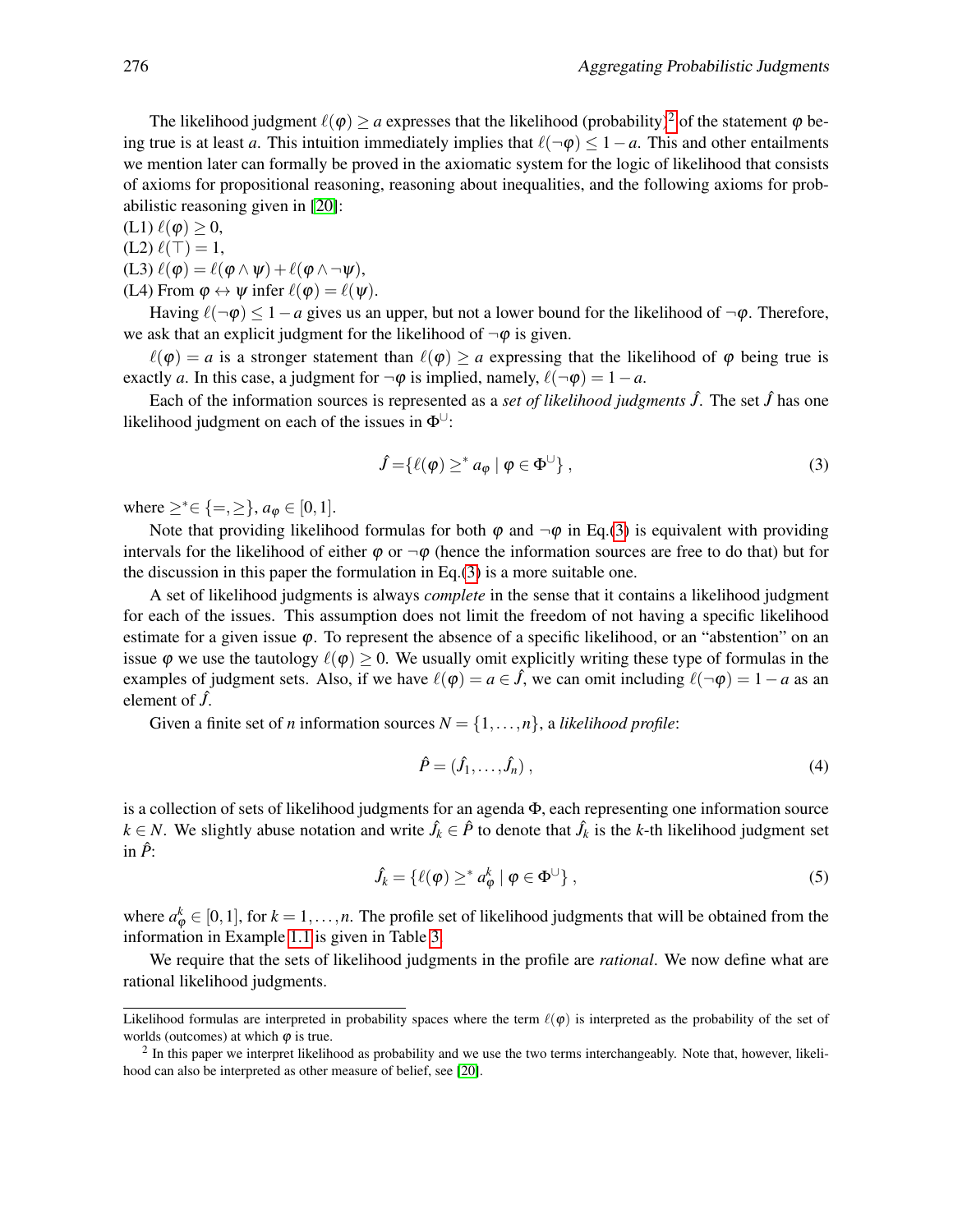|  | $f_1 = \{ \ell(s \vee t) = 0.6 \quad \ell(\neg(s \vee t)) = 0.4 \quad \ell(x) = 1 \quad \ell(\neg x) = 0 \quad \ell(h) = 1 \quad \ell(\neg h) = 0 \quad \ell(a) \ge 0 \quad \ell(\neg a) \ge 0 \quad \ell(\neg e) = 1 \quad \ell(e) = 0 \}$         |  |  |  |  |
|--|-----------------------------------------------------------------------------------------------------------------------------------------------------------------------------------------------------------------------------------------------------|--|--|--|--|
|  | $J_2 = \{ \ell(s \vee t) = 0.7 \mid \ell(\neg(s \vee t)) = 0.3 \mid \ell(x) = 0.6 \mid \ell(\neg x) = 0.4 \mid \ell(h) = 0.5 \mid \ell(\neg h) = 0.5 \mid \ell(a) \ge 0 \mid \ell(\neg a) \ge 0 \mid \ell(\neg e) = 1 \mid \ell(e) = 0 \}$          |  |  |  |  |
|  | $J_3 = \{ \ell(s \vee t) = 0.1 \quad \ell(\neg(s \vee t)) = 0.9 \quad \ell(x) = 0.4 \quad \ell(\neg x) = 0.6 \quad \ell(h) = 0.2 \quad \ell(\neg h) = 0.8 \quad \ell(a) \ge 0 \quad \ell(\neg a) \ge 0 \quad \ell(\neg e) = 1 \quad \ell(e) = 0 \}$ |  |  |  |  |
|  | $f_4 = \{ \ell(s \vee t) = 0.8 \}$ $\ell(\neg(s \vee t)) = 0.2 \}$ $\ell(x) = 0.8 \}$ $\ell(\neg x) = 0.2 \}$ $\ell(h) = 0.9 \}$ $\ell(\neg h) = 0.1 \}$ $\ell(a) \ge 0 \}$ $\ell(\neg a) \ge 0 \}$ $\ell(\neg e) = 1 \}$ $\ell(e) = 0$             |  |  |  |  |
|  | $J_5 = \{ \ell(s \vee t) = 0.7 \mid \ell(\neg(s \vee t)) = 0.3 \mid \ell(x) = 0.7 \mid \ell(\neg x) = 0.3 \mid \ell(h) = 0.4 \mid \ell(\neg h) = 0.6 \mid \ell(a) \ge 0 \mid \ell(\neg a) \ge 0 \mid \ell(\neg e) = 1 \mid \ell(e) = 0 \}$          |  |  |  |  |
|  | $J_6 = \{ \ell(s \vee t) = 0.5 \mid \ell(\neg(s \vee t)) = 0.5 \mid \ell(x) = 0.6 \mid \ell(\neg x) = 0.4 \mid \ell(h) = 0.3 \mid \ell(\neg h) = 0.7 \mid \ell(a) \ge 0 \mid \ell(\neg a) \ge 0 \mid \ell(\neg e) = 1 \mid \ell(e) = 0 \}$          |  |  |  |  |

<span id="page-4-0"></span>Table 3: A profile of likelihood judgments for the hotel recommendation example.

#### 2.2 Rationality of probabilistic judgment sets

A probabilistic judgment set is *consistent* if it is a consistent set of formulas in the logic of likelihood (according to the canonical definition of consistency). Note that a probabilistic judgment set is not always consistent. Consider, for example, the agenda  $\Phi = \{p_1, p_1 \wedge p_2, p_1 \wedge \neg p_2\}$  and  $\hat{J} = \{l(p_1) =$  $0.5, \ell(p_1 \wedge p_2) \ge 0.4, \ell(p_1 \wedge \neg p_2) \ge 0.7$ . The set  $\hat{J}$  is an inconsistent set of formulas, because it implies  $\ell(p_1) \ge 1.1$  by the axiom (L3) of likelihood logic. Furthermore, note that a judgment set  $\hat{J}$  defined as in [\(3\)](#page-3-1) has to satisfy  $a_{\varphi} + a_{-\varphi} \leq 1$ , for every  $\varphi \in \Phi$ , in order to be consistent.

In the probabilistic case, consistency and completeness are not enough of conditions for rationality. For example,  $\hat{J} = \{ \ell(p_1) \geq 0.3, \ell(p_1 \wedge p_2) \geq 0.4, \ell(p_1 \wedge \neg p_2) \geq 0.1 \}$  is a consistent set. However, the second formula in it implies that  $\ell(p_1) \ge 0.4$ , which is stronger than the existing  $\ell(p_1) \ge 0.3$  and, as such, is a more valuable judgment. We can formalize the notion of a stronger judgment as follows: if  $\ell(\varphi) \geq^* a$  implies  $\ell(\varphi) \geq^* b$  we will say that  $\ell(\varphi) \geq^* a$  is a *stronger judgment* than  $\ell(\varphi) \geq^* b$ . For example,  $\ell(\varphi) = a$  implies  $\ell(\varphi) \ge a$ . To ensure that we always have the strongest possible judgments in the consistent judgment sets, we introduce the notion of a *final judgment*. A consistent probabilistic judgment set is *final* if it does not imply stronger judgments than the ones it contains.[3](#page-4-1)

Probabilistic judgments can be subject to *probabilistic constraints* Γˆ, where Γˆ is a set of likelihood formulas to denote that certain combinations of issues must have a certain likelihood. For example for agenda  $\Phi = \{p_1, p_2, p_3\}$ , where  $p_1, p_2$ , and  $p_3$  represent the three possible states of a random variable, we can have the integrity constraint  $\ell(p_1) + \ell(p_2) + \ell(p_3) = 1$ . Unlike the constraints Γ which are given by the agenda setter, the probabilistic constraints  $\hat{\Gamma}$  describe facts of the world and we assume that all information sources produce probabilistic judgment sets that are consistent with the probabilistic constraints.

A probabilistic judgment set  $\hat{J}$  is *rational* if it is complete and final, and  $\hat{J} \cup \hat{\Gamma}$  is a consistent set of likelihood formulas. Given an agenda  $\Phi$  and probabilistic constraints  $\hat{\Gamma}$ , the set of all rational likelihood judgment sets is denoted by  $\hat{\mathscr{L}}$ . A profile is rational if all the judgment sets in it are rational.

We call a *probabilistic aggregation frame* the tuple (Φ,*N*,Γ,Γˆ), where Φ is an agenda, *N* is a set of information sources,  $\hat{\Gamma}$  is probabilistic constraints to be satisfied by the individual judgments of the sources, and Γ are propositional constraints to be satisfied by the collective judgment. We call a *crisp aggregation frame* the tuple  $(\Phi, N, \Gamma)$ , but now  $\Gamma$  are constraints to be satisfied by the individual judgments as well.

<span id="page-4-1"></span><sup>&</sup>lt;sup>3</sup>We recognize that it some cases it can be hard to check if a judgment set is final or not. In that sense, we note that this property of the judgment sets would not inflict the application of the judgment aggregation methods defined below, but it would influence the relevance of the produced results and the quality of the decision.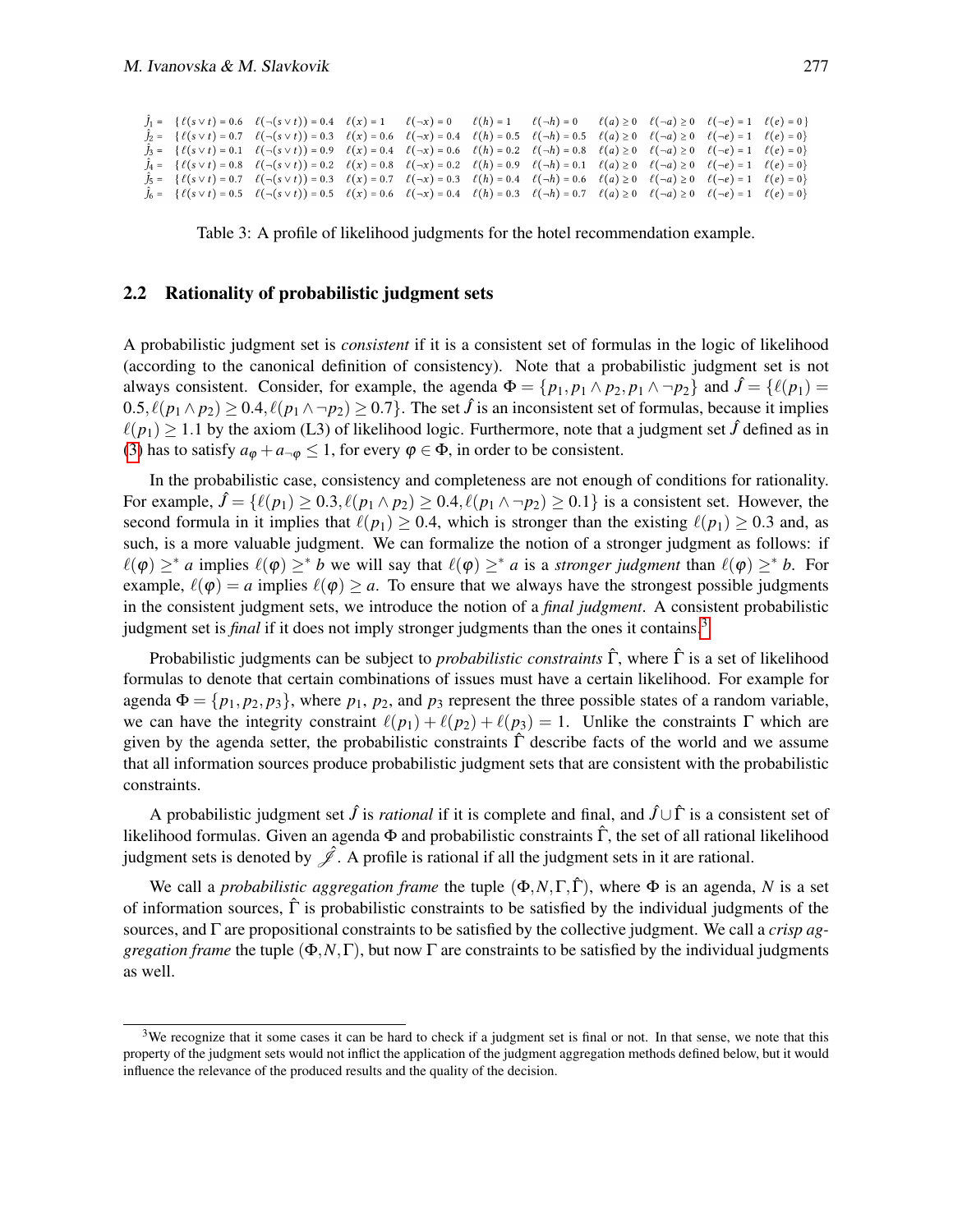## <span id="page-5-0"></span>3 Aggregating likelihood judgments

We distinguish between *crispifying aggregators* and *direct aggregators*. Crispifying aggregators first aggregate the likelihood profile into likelihood judgment set(s) and then use given threshold values to "crispify" these sets. Direct aggregators assign a crisp judgment set (or sets) to a likelihood profile directly.

The rest of this section is organized as follows: We first consider details of the "crispification step" and introduce the formal definition of an aggregator; in Section [3.2](#page-6-0) we propose a way to compare the likelihood aggregators with the classical ones; and finally in Section [3.3](#page-6-1) and Section [3.4](#page-8-0) we introduce several likelihood aggregators and analyse connections with the corresponding classical ones.

#### 3.1 Crispifying

Given a probabilistic judgment, we can obtain a crisp judgment by choosing a threshold coefficient  $c \in [0,1]$ . This coefficient can be by default set to 0.5 for each issue, but otherwise we assume that it is specified by the agenda setter, in response to the question: How likely should an issue be in the least in order to be accepted as true? We define the judgment crispifying function crisp() as follows:

$$
crisp(\ell(\varphi) \geq^* a, c) = \begin{cases} \{\varphi\}, & \text{if } a \geq c \\ \varnothing, & \text{otherwise} \end{cases}
$$
 (6)

According to the above definition, if a likelihood judgment on a statement  $\varphi \in \Phi^{\cup}$  has a (minimal) likelihood strictly greater than or equal to *c*, we assign it a Boolean judgment ϕ. Otherwise, no Boolean judgment is assigned for this issue. If we decide to be strict on an issue  $\varphi$  and accept it only if true, we set  $c_{\varphi} = 1$ .

We can crispify a probabilistic judgment set  $\hat{J}$  by crispifying each of its judgments. We distinguish between *issue-wise crispifying* when a different coefficient is assigned for every agenda issue and *uniform crispifying* when the same coefficient is used for every agenda issue.

Let  $\mathbf{c} = (c_{\varphi})_{\varphi \in \Phi^{\cup}}$  be a vector of coefficients, where each  $c_{\varphi} \in [0,1]$ , and  $c_{\varphi} + c_{\neg \varphi} > 1$ . We call this a vector of crispifying coefficients. A judgment set crispifying is defined as follows:

<span id="page-5-1"></span>
$$
crisp(\hat{J}, \mathbf{c}) = \bigcup \{crisp(\ell(\varphi) \geq^* a_{\varphi}, c_{\varphi}) \mid \ell(\varphi) \geq^* a_{\varphi} \in \hat{J}\}\tag{7}
$$

The condition  $c_{\phi} + c_{\neg \phi} > 1$ , along with the consistency requirements  $a_{\phi} + a_{\neg \phi} \le 1$ , assures that only one element of the set  $\{\varphi, \neg \varphi\}$  is in crisp( $\hat{J}, c$ ) for each  $\varphi \in \Phi$ . If  $c_{\varphi} = c$ , for every  $\varphi \in \Phi^{\cup}$ , and some  $c \in (1/2, 1]$ , the crispifying defined by Eq.[\(7\)](#page-5-1) is uniform, and we denote it by crisp( $\hat{J}, c$ ). Note that the constraint  $c > 1/2$  follows from the consistency requirement on the crispifying vector.

Observe that the obtained crisp set of judgments may be incomplete. Further, we allow the agenda setter to freely choose whichever coefficients she wants for any of the issues, depending on the given context. This freedom of choice is done here for simplicity. We can, however, argue that a freely chosen vector of crispifying coefficients may be seen as imposing a certain level of independence on the issues. We can argue that if for two issues  $\varphi_1, \varphi_2 \in \Phi$  when it holds that  $\{\varphi_1 \to \varphi_2\} \in \Gamma$ , then it should not be allowed that  $c_1 < c_2$ , *i.e.*, in this case we would need the additional constraint  $c_1 \geq c_2$ . Also, if  $\varphi_1 \leftrightarrow \varphi_2 \in \Gamma$ , we would need to have  $c_1 = c_2$ , *i.e.*, logically equivalent issues should have the same likelihood threshold requirement. Restricting the values in c with respect to  $\Gamma$  is an interesting aspect of our framework and is a line of future work we intend to pursue.

We now give a formal definition for an aggregator.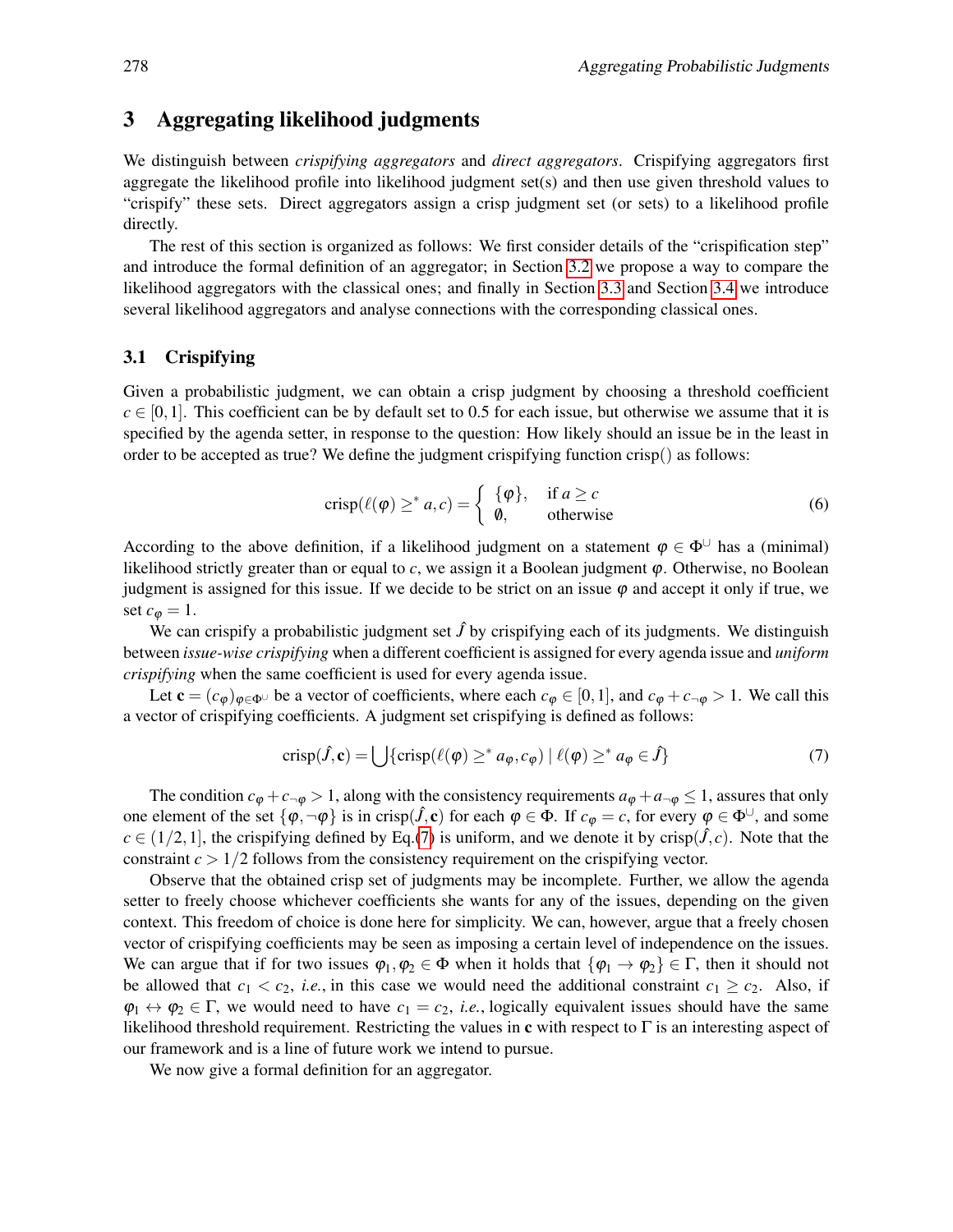<span id="page-6-2"></span>**Definition 3.1.** *Let*  $(\Phi, N, \Gamma, \hat{\Gamma})$  *be a probabilistic aggregation frame and let*  $\hat{\mathbb{P}}$  *be the set of all rational likelihood profiles for it, while*  $[0,1]^{2m}$ *, for m* =  $|\Phi|$ *, is the set of all crispifying vectors* **c***. Let*  $\hat{f}$  *be a mapping from*  $\hat{\mathbb{P}}$  to  $\hat{\mathscr{J}}$ . A crispifying judgment aggregation function  $\hat{F}$  is a mapping from  $\hat{\mathbb{P}} \times [0,1]^{2m}$ *to*  $\mathscr{P}(\mathscr{J})$ , i.e.  $\hat{F}(\hat{P}, \mathbf{c}) \subseteq \mathscr{J}$ , where  $\hat{F}(\hat{P}, \mathbf{c}) = c$ risp $(\hat{f}(\hat{P}), \mathbf{c})$  is the classical judgment set obtained by *crispifying the likelihood judgment set*  $\hat{f}(\hat{P})$ *. A direct judgment aggregation function F is a mapping from*  $\mathbb{P}$  *to*  $\mathscr{P}(\mathscr{J})$ *, i.e.*  $F(\hat{P}) \subseteq \mathscr{J}$ *.* 

According to the above definition an aggregator is defined for *every* rational profile and *always* produces *rational* judgment sets as a result, properties that are later introduced as *universal domain* and *rationality*, correspondingly. We embed these properties in the definition since they are the most basic desirable properties of the aggregation process, usually satisfied by design. However, while the universal domain is satisfied by all the aggregators defined below, we sometimes deviate from Definition [3.1](#page-6-2) by defining some aggregators that are not rational.

Notice also that, even thought we insist on the collective judgment being crisp, in every crispifying aggregator (and, implicitly, in many direct aggregators) an intermediate probabilistic aggregate is available if needed in the decision process.

#### <span id="page-6-0"></span>3.2 Classical vs probabilistic aggregators

Same as they do in [\[26\]](#page-19-3), we define a classical irresolute aggregation function  $\bar{F}(P)$  as one that maps each crisp rational profile *P* of judgments to a nonempty set of crisp rational judgment sets.

Consider a crisp judgment set  $J \in \mathscr{J}$ . We define its corresponding probabilistic judgment set  $J^*$  in the following way:

$$
J^* = \{ \ell(\varphi) = 1, \ell(\neg \varphi) = 0 \mid \varphi \in J \}
$$
 (8)

Note that crisp( $J^*$ , c) = *J* for every vector of crispifying coefficients  $\mathbf{c} = (c_{\varphi})_{\varphi \in \Phi^{\cup}}$  such that  $c_{\varphi} = 1$ , for  $\varphi \in J$ .

Given a crisp profile  $P = (J_1, \ldots, J_n)$  we define

$$
P^*=(J_1^*,\ldots,J_n^*),
$$

to be its correspondent probabilistic profile. We can now define what it means for a likelihood aggregator to generalize a crisp aggregator.

Definition 3.2. *Let* (Φ,*N*,Γ,Γˆ) *be a probabilistic aggregation frame. Consider the corresponding crisp frame* (Φ,*N*,Γ) *and let* P *be the set of all rational likelihood profiles for it. Let P*<sup>∗</sup> *be a corresponding profile for a P*  $\in$  P. A direct likelihood aggregator *F* generalizes a crisp aggregator  $\bar{F}$  if  $\bar{F}(P) = F(P^*)$ *for each*  $P \in \mathbb{P}$ . A crispifying likelihood aggregator  $\hat{F}$  generalizes a crisp aggregator  $\bar{F}$  if there exists  $\mathbf{c} \in [0,1]^{2m}$  such that  $\bar{F}(P) = \hat{F}(P^*, \mathbf{c})$  for each  $P \in \mathbb{P}$ .

#### <span id="page-6-1"></span>3.3 Crispifying aggregators

We now consider two classes of crispifying aggregators.

**Uniform quota aggregators** Quota aggregators assign a crisp judgment to elements in  $\Phi^{\cup}$  in two steps. First, the collective likelihood of  $\varphi$  is assigned. The collective likelihood for  $\varphi$  is the maximal  $a \in [0,1]$ such that the number of agents in the profile who assign a likelihood of at least *a* reaches a given quota *q*. Second, the collective likelihood judgments are crispified using a crispifying coefficient. The formal definition follows.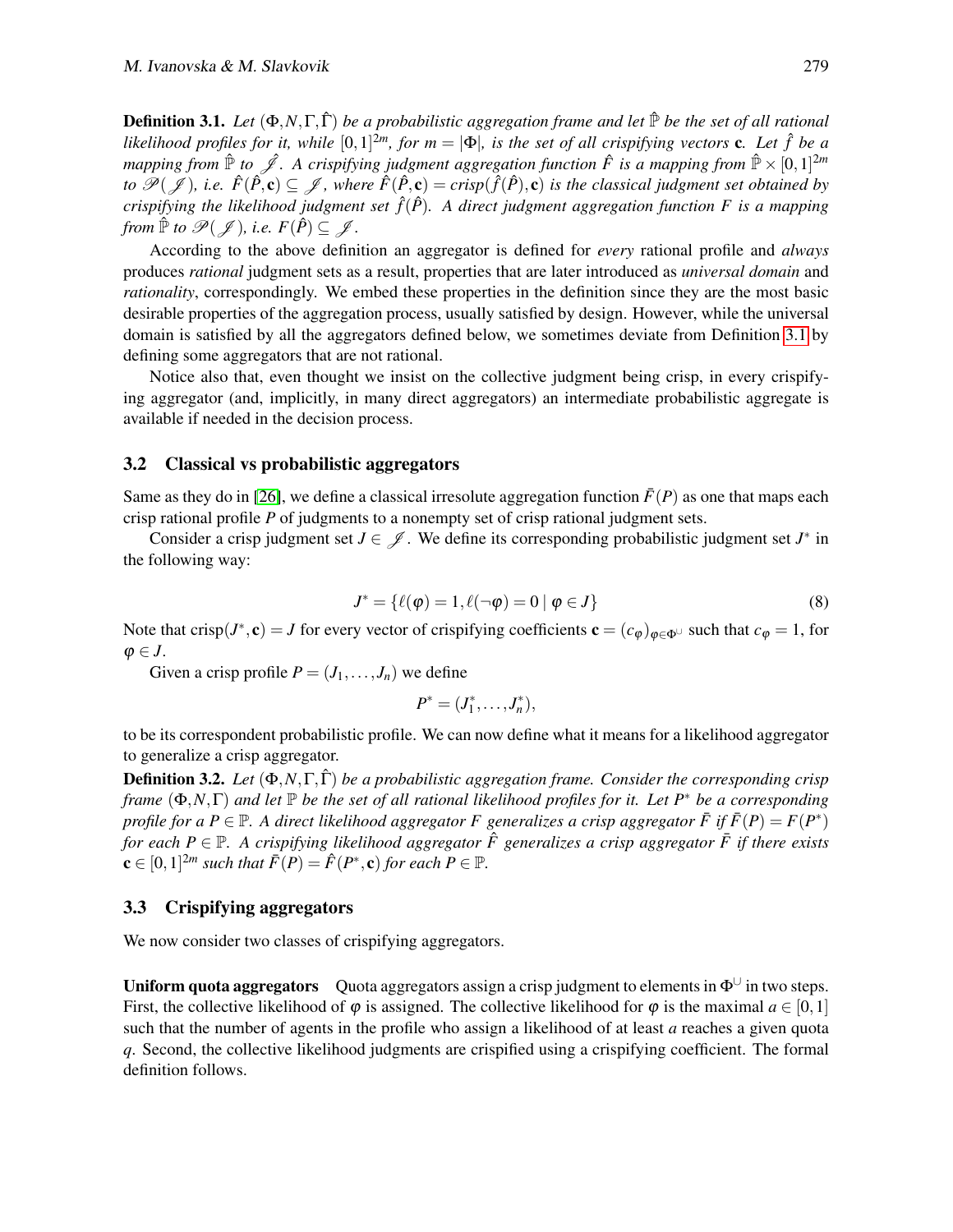**Definition 3.3.** *Given a profile*  $\hat{P}$ *, a crispifying vector* **c** *and a quota*  $q \in \mathbb{N}$ *,*  $1 \leq q \leq n$ *, we define the* uniform quota function  $\hat{f}_q$ *:* 

$$
\hat{f}_q(\hat{P}) = \{ \ell(\varphi) \geq^* a_{\varphi} : a_{\varphi} = \max_{0 \leq a \leq 1} (|\{k : a_{\varphi}^k \geq a\}| \geq q) \} .
$$
\n
$$
\hat{F}_q(\hat{P}, \mathbf{c}) = \operatorname{crisp}(\hat{f}_q(\hat{P}), \mathbf{c}).
$$
\n(9)

As an illustration, consider the example in Table [3.](#page-4-0) For a uniform  $c = (0.6, \ldots, 0.6)$  and a quota  $q = 3$ we obtain  $\hat{F}_3(\hat{P}, 0.6) = \{s \lor t, x, \neg h, \neg e\}$ , which is inconsistent with  $\Gamma$ .

If  $q = n$ , we obtain the unanimous function that selects as collective only those judgments  $\varphi$  who are assigned a likelihood  $a_{\varphi}^k \ge c_{\varphi}$  by all the agents *k*. For  $q = \lfloor \frac{n}{2} \rfloor$  $\frac{n}{2}$   $\rfloor$  + 1 we obtain the *issue-by-issue majority function*, which we denote with *M*. Under issue-by-issue majority function the profile is aggregated by selecting the judgments that are in the most (more than a half) of the judgment sets in the profile. The set  $M(\hat{P}, \mathbf{c}) = \hat{F}_{\lfloor \frac{n}{2} \rfloor + 1}(\hat{P}, \mathbf{c})$  is called a *majoritarian set* for  $\hat{P}$  and  $\mathbf{c}$ .

The majoritarian set of a crisp profile *P* is denoted  $m(P)$  and contains all the elements of  $\Phi^{\cup}$  that are supported by a strict majority of the individual judgment sets:

$$
m(P) = \{ \varphi : \varphi \in \Phi^{\cup}, |\{k : \varphi \in J_k\}| > \frac{n}{2} \}
$$
 (10)

The following theorem can be easily proved:

**Theorem 3.1.** *Let*  $(\Phi, N, \Gamma, \hat{\Gamma})$  *be a probabilistic likelihood frame, and*  $\mathbf{c} = (c_{\phi})_{\phi \in \Phi}$  *be a vector of coefficients such that*  $c_\phi > 0$ *, for every*  $\varphi \in \Phi^{\cup}$ . Then  $m(P) = M(P^*, \mathbf{c})$ , where  $P^*$  is the corresponding *probabilistic profile to the crisp profile P.*

Aggregators based on the majoritarian set One way to aggregate probabilistic judgments into a rational crisp judgment set is to minimally modify the set  $M(\hat{P}, c)$  so that it becomes consistent with Γ. This approach is used in crisp judgment aggregation to define several aggregators *based on the majoritarian set* [\[26\]](#page-19-3). We can extend the definition of aggregators based on the majoritarian set to likelihood aggregators as follows.

**Definition 3.4.** A crispifying likelihood aggregator  $\hat{F}$  is based on the majoritarian set if for every  $\hat{P}, \hat{P}' \in$  $\hat{F}$  *it holds that*  $\hat{F}(\hat{P}, \mathbf{c}) = \hat{F}(\hat{P}', \mathbf{c})$  *if*  $\hat{f}_q(\hat{P}) = \hat{f}_q(\hat{P}'),$  where  $q = \lfloor \frac{n}{2} \rfloor$  $\frac{n}{2}$  $\rfloor$  + 1 and n is the number of agents in  $\hat{P}$  and  $\hat{P}'$ .

Since classical aggregators based on the majoritarian set use as an input not the entire profile but just the set of majority judgments their definitions can be easily extended to handle profiles of probabilistic judgments as well. Proposition [3.1](#page-7-0) proves that the latter is not necessary.

First, recall the uniform quota rule for "classical" JA [\[19\]](#page-18-0). For profiles  $P = (J_1, \ldots, J_n)$  of crisp judgment sets, the crisp uniform quota function  $U_q$  is defined to give as output the set of those judgments that are in at least *q* judgment sets in *P*:

$$
U_q(P) = \{ \varphi : \varphi \in \Phi^{\cup}, |\{k : \varphi \in J_k\}| \ge q \}
$$
\n
$$
(11)
$$

Let  $P_c = (crisp(\hat{J}_1, c), \ldots, crisp(\hat{J}_n, c))$  be the profile obtained by crispifying each probabilistic judgment set in a  $\hat{P}$ -profile  $\hat{P} = (\hat{J}_1, \dots, \hat{J}_n)$  by a vector c. We show that first calculating  $\hat{f}_q(\hat{P})$  and then crispifying is the same as first crispifying each judgment sets in the profile into  $P_c$  and then applying  $U_q$ to this *P*c. Namely, we show that the quota function commutes with the crispifying function.

<span id="page-7-0"></span>**Proposition 3.1.** For every  $\hat{P} \in \hat{P}$ , crispifying coefficients **c**, and quota  $q \leq n$  it holds that  $\hat{F}_q(\hat{P}, \mathbf{c}) =$  $U_q(P_c)$ .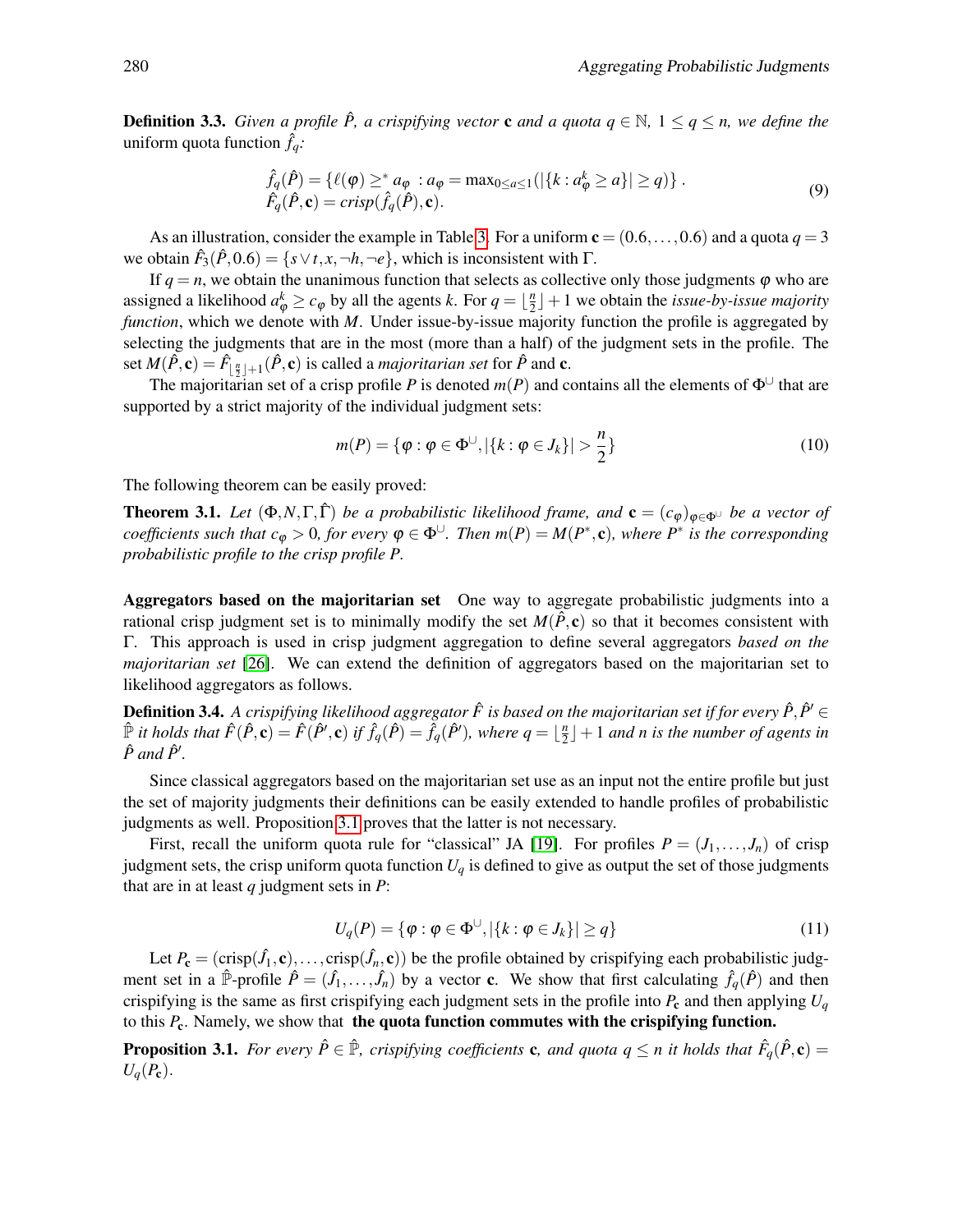*Proof.* We prove that  $\varphi \in \hat{F}_q(\hat{P}, \mathbf{c})$  iff  $\varphi \in U_q(P_{\mathbf{c}})$ . Consider  $\varphi \in \Phi$ . The proof is similar for  $\neg \varphi \in \Phi^{\cup}$ . We have that  $\varphi \in \hat{F}_q(\hat{P}, \mathbf{c})$  iff there exists at least *q* agents *k* s.t.  $a_{\varphi}^k \ge c_{\varphi}$ . This is the case iff there are at least *q* agents *k* in  $P_c$  s.t.  $\varphi \in J_k$ . Thus necessarily  $\varphi \in \hat{f}_q(P_c)$  and we get  $\varphi \in \hat{F}_q(\hat{P}, c)$  iff  $\varphi \in U_q(P_c)$ .

Proposition [3.1](#page-7-0) shows that we can use classical aggregators based on the majoritarian set to aggregate likelihood judgments. We simply crispify the profile first and then apply the classical aggregator. As a consequence, however, we can conclude that finding the collective judgments for probabilistic profiles is as computationally hard as for crisp profiles when these aggregators are used. Complexity re-sults for these aggregators are given in [\[24,](#page-19-6) [15\]](#page-18-5).

Let us consider the weighted majoritarian aggregation rules defined in [\[26\]](#page-19-3). These rules, in addition to using a (crisp) majoritarian set as input, also use the number  $N(P, \varphi)$  of agents that support each judgment in that majoritarian set:

<span id="page-8-1"></span>
$$
N(P, \varphi) = |\{k : \varphi \in \Phi^{\cup}, \varphi \in J_k\}|. \tag{12}
$$

In general, according to [\[26\]](#page-19-3), a classical irresolute aggregation function  $\bar{F}$  is based on the weighted majoritarian set if for every two JA-profiles *P* and *P'*,  $N(P, \varphi) = N(P', \varphi)$  implies  $\bar{F}(P) = \bar{F}(P')$ , for every  $\varphi \in \Phi^{\cup}$ .

An example of such an aggregator is the *median rule* of [\[26\]](#page-19-3). We give the definition of this aggregator using our notation:

<span id="page-8-2"></span>
$$
MED(P) = \underset{J \in \mathcal{J}}{\operatorname{argmax}} \sum_{\varphi \in J} N(P, \varphi) , \qquad (13)
$$

where  $N(P, \varphi)$  is defined as in Eq.[\(12\)](#page-8-1).

Proposition [3.1](#page-7-0) shows that the weighted majoritarian set can also be directly used to aggregate likelihood judgments. This can be done by generalizing the definition of  $N(P, \varphi)$ .

Let us define  $\hat{N}(\hat{P},\varphi,c)$  to be the number of agents that assign to  $\varphi$  a likelihood greater than or equal to some  $c \in [0,1]$  in the profile  $\hat{P}$ :

$$
\hat{N}(\hat{P}, \varphi, c) = |\{k : a_{\varphi}^k \ge c\}|.
$$
\n(14)

When each of the judgment sets in the profile  $\hat{P}$  is crispified by a vector of coefficients  $\mathbf{c} = (c_{\phi})_{\phi \in \Phi^{\cup}}$ , such that  $c_{\varphi} = c$ , then  $\hat{N}(\hat{P}, \varphi, c)$  is exactly  $N(P, \varphi)$  for the resulting crisp profile P.

However, we do not have to constrain ourselves with just using  $\hat{N}(\hat{P},\varphi,c)$ , we can further generalize the weighted majoritarian rules of [\[26\]](#page-19-3) to consider not only how many agents assigned a likelihood over the threshold but also the likelihoods they do assign. This is one of the ways in which we can obtain direct aggregators.

#### <span id="page-8-0"></span>3.4 Direct aggregators

Let us consider again the *median rule* of [\[26\]](#page-19-3). We can define the *median likelihood aggregator* to generalize the median rule.

**Definition 3.5.** *Given a profile*  $\hat{P}$ *, the median likelihood aggregator is defined as* 

$$
\widehat{\text{MED}}(\hat{P}) = \underset{J \in \mathcal{J}}{\operatorname{argmax}} \sum_{\varphi \in J} S(\varphi, \hat{P}), \qquad (15)
$$

*where*

$$
S(\varphi, \hat{P}) = \sum_{J_k \in \hat{P}} a_{\varphi}^k
$$
 (16)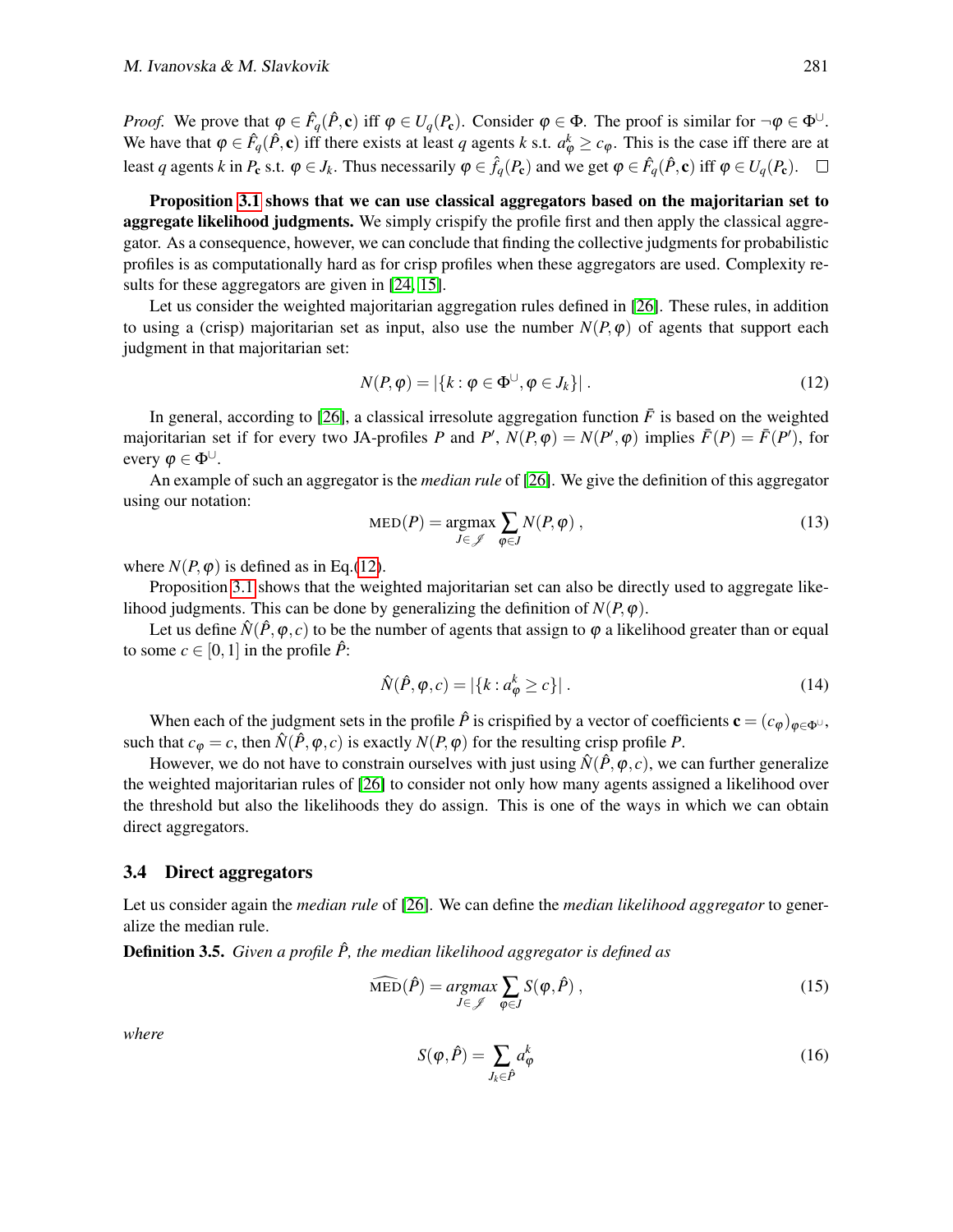The median likelihood aggregator assigns to a given profile the classical judgment set that gives the maximum sum of likelihoods assigned by all the agents to all the issues in it. *E.g.*, the outcome using MED for the Example [1.1](#page-0-1) profile is the crisp judgment set  $\{s \vee t, h, x, \neg e\}$  with a "score"  $\sum_{\varphi \in J} S(\varphi, \hat{P})$  of 16.8.

| $s \vee t$ | $\boldsymbol{x}$  | $\boldsymbol{\rho}$ | h                 | a            | $\sum_{\varphi \in J} S(\varphi, \hat{P})$ | $D_e(J,\hat{P})$ |
|------------|-------------------|---------------------|-------------------|--------------|--------------------------------------------|------------------|
|            |                   | $\mathbf{\Omega}$   | 0                 |              | 13,2                                       | 11.00837576      |
|            | $\mathbf{\Omega}$ |                     | $\mathbf{\Omega}$ | $\mathbf{0}$ | 7.2                                        | 13.98315881      |
|            |                   |                     | 0                 |              | 15.4                                       | 13.09902931      |
|            |                   |                     | $\mathbf{\Omega}$ |              | 9.4                                        | 9.935132833      |
|            | 0                 | 0                   |                   |              | 14,6                                       | 10.45417943      |
|            | $\mathbf{\Omega}$ |                     | Ω                 | ∩            | 8                                          | 13.7033258       |
|            |                   |                     |                   |              | 8.6                                        | 13.48039101      |
|            |                   | 0                   |                   |              | 16.8                                       | 8.91436323       |
|            |                   |                     |                   |              | 10.8                                       | 12.38906945      |

<span id="page-9-2"></span>Table 4: The set of all rational crisp judgment sets for the frame in Example [1.1,](#page-0-1) their "scores" and Euclidean distance to the likelihood profile.

Recall that, for a crisp profile *P*, the median rule is defined as in Eq.[\(13\)](#page-8-2). Proposition [3.2](#page-9-0) is straightforward.

<span id="page-9-0"></span>**Proposition 3.2.** MED $(P) = \widehat{\text{MED}}(P^*)$ .

We now define three classes of direct aggregators.

Sequential direct aggregators. An intuitive way to define direct aggregators is to aggregate the judgments issue-by-issue in a sequence by first "settling" the judgment on the issue for which the agents have assigned the highest likelihood. To do this, we need to define what it means for a judgment to have "the highest likelihood" in a profile. Several options exist and each of them leads to a different aggregator. We consider only one here, in order to illustrate the process.

We define "the highest likelihood" to be the highest average likelihood assigned to a judgment in a profile.

<span id="page-9-1"></span>**Definition 3.6** (Average likelihood). *Given*  $\varphi \in \Phi^{\cup}$  *and a profile*  $\hat{P}$ *, the average likelihood for*  $\varphi$  *in*  $\hat{P}$  *is defined as*

$$
E_{\hat{P}}(\varphi) = \frac{1}{n} \sum_{k=1}^{n} a_{\varphi}^{k},\tag{17}
$$

Note that since, in general, we have likelihood judgments with inequalities, these average likelihoods are actually average minimal likelihoods. Equivalently, we could have a vector of average maximal likelihoods taking  $1-a_{\neg\varphi}$  instead of  $a_{\varphi}$  for every  $\varphi$ . We could possibly consider linear weighted average or any other opinion pooling function to define  $E_{\hat{P}}(\varphi)$  in Eq.[\(17\)](#page-9-1).

Let  $\mathbf{a}_{\hat{p}}$  be the vector of average likelihoods assigned to each  $\varphi \in \Phi^{\cup}$  given a profile  $\hat{P}$ . Namely

$$
\mathbf{a}_{\hat{P}} = (E_{\hat{P}}(\varphi))_{\varphi \in \Phi^{\cup}}.\tag{18}
$$

The sequential average aggregator  $\hat{F_S}$  builds a crisp collective judgment set sequentially, adding first as many as possible of the judgments with highest average likelihood then moving on to judgments with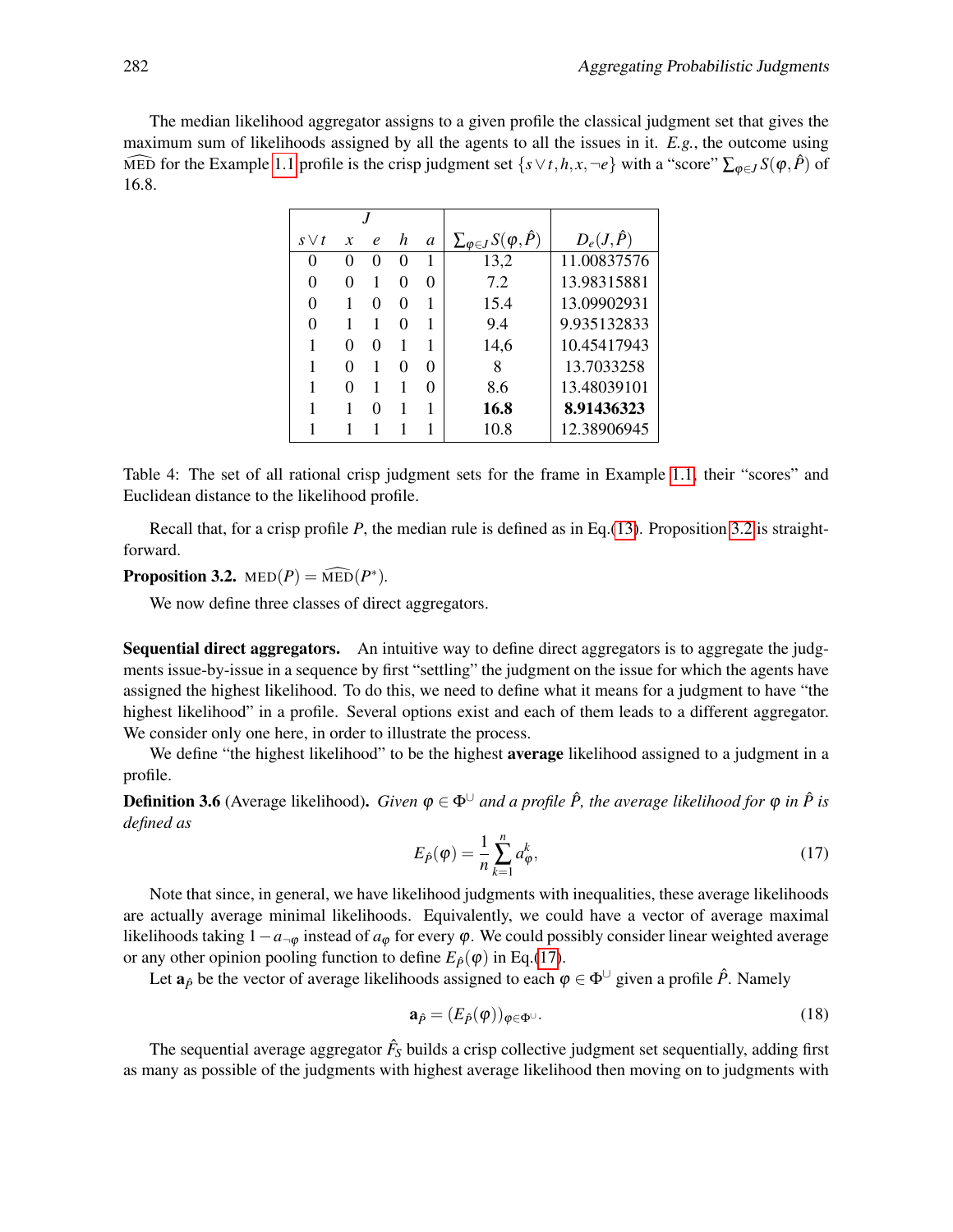the next highest average likelihood and adding them only if they are consistent with the already added judgments (skipping them otherwise).

*E.g.*, for the profile in Table [3](#page-4-0) we have the following:

$$
\mathbf{a}_{\hat{P}} = (\underbrace{0.56, 0.44, 0.55, 0.45, 0.75, 0.25, 0.0, 0.0, 1.0, 0.0}_{h})
$$

We obtain  $\hat{F}_S(\hat{P}) = \{\neg e, x, s \lor t, h, a\}$ , with the judgments written in the order in which they were added. If instead we had

$$
\mathbf{a}_{\hat{P}'} = (\underbrace{0.56, 0.44, 0.3, 0.7, 0.75, 0.25, 0.0, 0.0, 1.0, 0.0}_{n})_{x}^{(1)}.
$$

for some profile  $\hat{P}$ <sup>*'*</sup>, after adding  $\{-e, x, \neg h\}$  next we should have had to add  $s \vee t$  because its average likelihood is 0.56. But since  $\{\neg e, x, \neg h, s \lor t, a\}$  is not consistent with  $\Gamma$ , we would obtain  $\hat{F}_S(\hat{P}) =$  $\{\neg e, x, \neg h, \neg (s \lor t), a\}.$ 

For likelihood profiles  $P^*$  corresponding to a crisp profile  $P$ , we have that

<span id="page-10-0"></span>
$$
\hat{F}_S(P^*) = \text{LEXIMAX}(P) \,,\tag{19}
$$

where LEXIMAX is the non-probabilistic judgment aggregation rule defined in [\[30,](#page-19-7) [16\]](#page-18-6). We omit the definition of LEXIMAX here due to space issues and the triviality of the proof of Eq.[\(19\)](#page-10-0).

Many different functions can be defined using the average likelihood. The immediate approach would be to build aggregators inspired by the class of scoring rules [\[6\]](#page-18-7). Furthermore, we can work with not only the mean but also with max, min or otherwise polled individually assigned likelihoods.

Next we focus on the class of distance-based aggregation functions.

Distance-based aggregation Distance-based aggregators aggregate profiles by considering all possible collective outcomes and choosing the one that is "most similar" to the profile at hand. Similarity is defined by a distance measure - the greater the distance between two judgment sets, the less similar they are. Distance from a profile to an outcome (judgment set) is defined as the sum or the maximum of the distances between the outcome and each of the judgment sets to the profile. Thus, to define a direct aggregator using the distance-based approach, we need to define a distance from a crisp judgment set to a likelihood judgment set. To do this, recall that a crisp judgment can be seen as special case of a likelihood judgment.

<span id="page-10-1"></span>Given a distance function *d* (defined over vectors of reals) we can define a distance-based aggregation function  $\hat{F}_d$  as

$$
\hat{F}^{d,\Sigma}(\hat{P}) = \underset{J \in \mathscr{J}}{\operatorname{argmin}} \sum_{\hat{J}_k \in \hat{P}} d(J^*, \hat{J}_k) ,
$$
\n(20)

where the distance between two judgment sets is defined as:

$$
d(\hat{J}, \hat{J}_k) = d((a_{\varphi})_{\varphi \in \Phi^{\cup}}, (a_{\varphi}^k)_{\varphi \in \Phi^{\cup}}).
$$
\n(21)

Alternatively instead of sum we can use max:

$$
\hat{F}^{d,\max}(\hat{P}) = \underset{J \in \mathcal{J}}{\operatorname{argmin}} \max_{\hat{J}_k \in \hat{P}} d(J^*, \hat{J}_k). \tag{22}
$$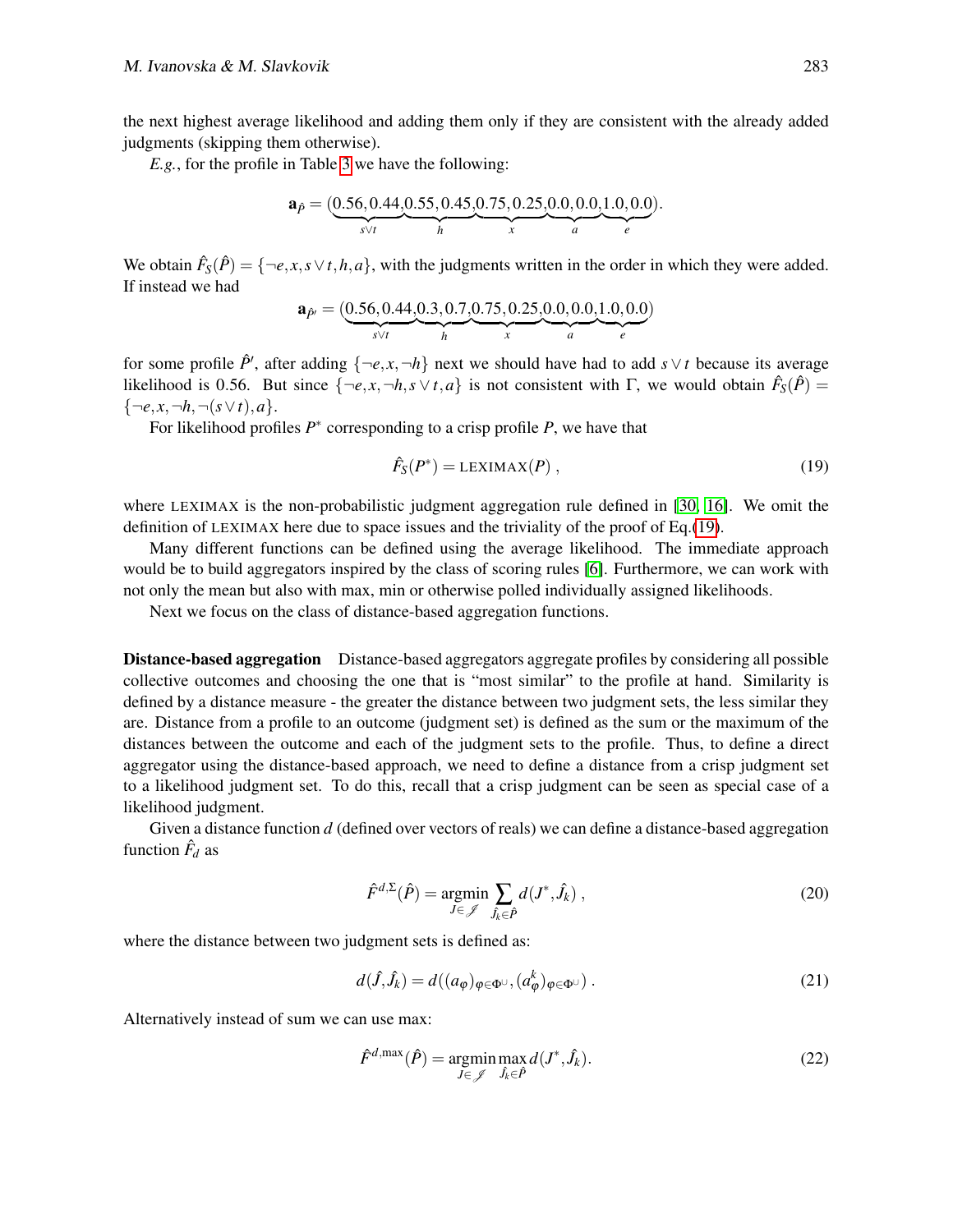When we take *d* to be the Euclidean distance, [\(20\)](#page-10-1) becomes

<span id="page-11-0"></span>
$$
\hat{F}^{e,\Sigma}(\hat{P}) = \underset{J \in \mathscr{J}}{\operatorname{argmin}} \, D_e(J,\hat{P}),\tag{23}
$$

where

$$
D_e(J,\hat{P}) = \sum_{\hat{J}_k \in \hat{P}} \sqrt{\sum_{\varphi \in \Phi^{\cup}} (a_{\varphi}^k - a_{\varphi})^2}.
$$
 (24)

*E.g.*, the outcome of applying the rule in Eq.[\(23\)](#page-11-0) to the profile in the Example [1.1](#page-0-1) is the crisp judgment set  $\{s \vee t, h, x, \neg e, a\}$  at a distance 9.17 from the profile, see Table [4.](#page-9-2)

Numerous statistical distance measures can be used, [\[4\]](#page-17-1) offers variety of examples. Further research is needed to establish what distance measure is a good choice.

In "classical" judgment aggregation, the distance-based aggregator, also known as the Kemeny rule [\[26\]](#page-19-3) is defined as follows. Let  $d_H$ , the Hamming distance, between two crisp judgment sets  $J_1$  and  $J_2$ on the same crisp frame (Φ,*N*,Γ) be defined as the number of judgments on which *J*<sup>1</sup> and *J*<sup>2</sup> differ. For example, for  $J_1 = \{p, p \rightarrow q, q\}$  and  $J_2 = \{\neg p, p \rightarrow q, \neg q\}$  we have  $d_H(J_1, J_2) = 2$ . The Kemeny rule, for a given  $\mathscr J$  is defined as

$$
F^{d_H, \Sigma}(P) = \underset{J \in \mathcal{J}}{\operatorname{argmin}} \sum_{J_k \in P} d_H(J, J_k). \tag{25}
$$

We can however observe that the Euclidean distance is the same as the Hamming distance when the likelihood judgment values are in  $\{0,1\}$  and thus we obtain that Proposition [3.3](#page-11-1) holds.

<span id="page-11-1"></span>**Proposition 3.3.**  $F^{d_H, \Sigma}(P) = \hat{F}^{e, \Sigma}(P^*)$ .

If we use the *L*1 distance (namely, the sum of differences between absolute values issue-by-issue), we obtain another generalization of the Hamming distance.

It is well known that for every crisp frame  $(\Phi, N, \Gamma)$  it holds that med $(P) = F^{d_H, \Sigma}(P)$ , see for example [\[26\]](#page-19-3) for a formal proof. This relationship does not extend to  $\hat{F}^{e,\Sigma}$  and  $\widehat{MED}$ . We give a counter example. Consider the profile on Table [5.](#page-11-2) For this profile,  $\hat{\Gamma} = \top$  and  $\Gamma = \top$ . All the rational judgment sets for  $\Phi = \{p, p \rightarrow q, q\}, \hat{\Gamma} = \top$  and  $\Gamma = \top$  are given in Table [6.](#page-12-0) We have that  $\widehat{MED}(\hat{P}) = \{p, \neg(p \rightarrow q), \neg q\},\$ while  $\hat{F}^{e,\Sigma}(\hat{P}) = \{p, p \rightarrow q, q\}.$ 

|  |  | $\begin{array}{ c c c c c c } \hline p & \neg p & p \rightarrow q & \neg (p \rightarrow q) & q & \neg q \end{array}$                                                                             |  |
|--|--|--------------------------------------------------------------------------------------------------------------------------------------------------------------------------------------------------|--|
|  |  |                                                                                                                                                                                                  |  |
|  |  |                                                                                                                                                                                                  |  |
|  |  | $\begin{array}{c cccc} \hline f_1 & 0.0 & 0.3 & 0.8 & 0.1 & 0.6 & 0.2 \\ \hline f_2 & 0.1 & 0.4 & 0.5 & 0.2 & 0.3 & 0.6 \\ \hline f_3 & 0.8 & 0.0 & 0.1 & 0.8 & 0.3 & 0.7 \\ \hline \end{array}$ |  |

<span id="page-11-2"></span>Table 5: An example of a likelihood profile

The relationship between the distance-based aggregator and the median rule is broken when the *L*1 distance is used as well and a counter example is not difficult to be found. This is because the relationship between the judgment on  $\varphi$  and the judgment on  $\neg \varphi$  is broken - it is not always the case that the likelihood of  $\varphi$  is a function of the likelihood of  $\neg \varphi$ .

Lastly we consider a new class of direct aggregators that are not reducible to "classical" JA aggregators.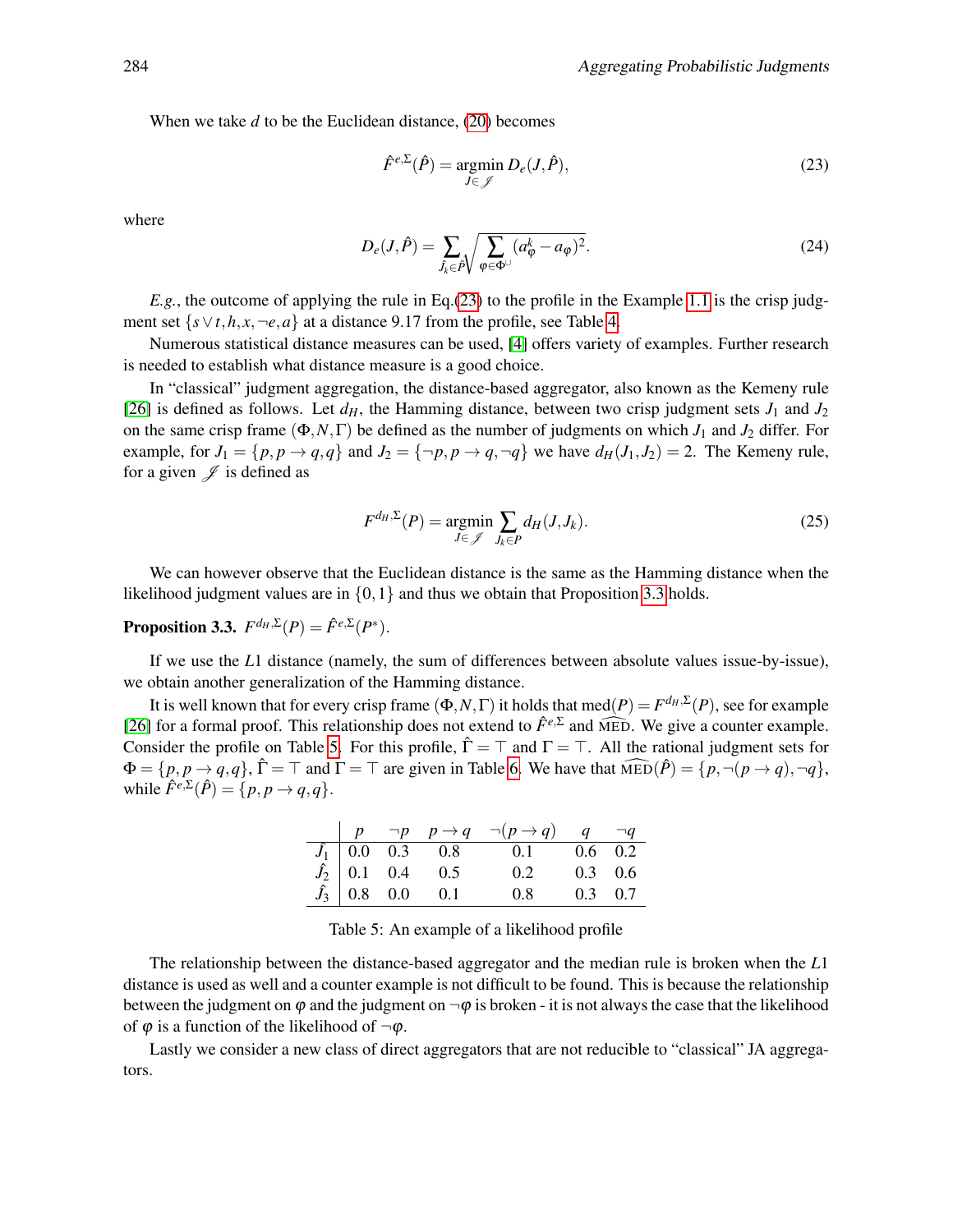| $p \rightarrow q$ | q | $\sum_{\varphi \in J} S(\varphi, \hat{P})$ | $D_e(J,\hat{P})$ |
|-------------------|---|--------------------------------------------|------------------|
|                   |   | 3.5                                        | 4.1818           |
|                   |   | 3.5                                        | 3.8537           |
|                   |   | 3.3                                        | 4.1064           |
|                   |   | 36                                         | 4.0032           |

<span id="page-12-0"></span>Table 6: The set of all rational crisp judgment sets for  $\Phi = \{p, p \to q, q\}$ ,  $\hat{\Gamma} = \top$  and  $\Gamma = \top$ , their "scores" and Euclidean distance to the likelihood profile from Table [5.](#page-11-2)

Most likely prime implicant One of the oldest and most studied aggregators in "classical" JA is the so called *premise-based procedure* (PBP) [\[10\]](#page-18-8). Some aggregation problems are such that the agenda can be naturally split into two sets: conclusions (or decisions) and premises (or reasons why a decision is taken). For example, the agenda in the example in Table [1](#page-0-0) can naturally be split into an agenda of premises  $\Phi_p = \{p, p \to q\}$  and an agenda of conclusions  $\Phi_c = \{q\}$ . The PBP aggregator works in two steps: first the majority is calculated for each issue in the premise agenda subset. In the example in Table [1](#page-0-0) this would yield the set of premises  $\{p, p \to q\}$ . Then the constraint is used to entail the judgments on the issues in the conclusion agenda subset. In the example in Table [1](#page-0-0) this would yield the collective judgment set  $\{p, p \rightarrow q, q\}$ . PBP is an aggregator that has many good properties, but it is only applicable to agendas that are split into premises and conclusions. Here we propose a likelihood judgment aggregator that "operates" in the same way as PBP but it is applicable to any agenda.

When the agenda is split into premises and conclusions, the problem is such that the judgments on the premises entail each of the judgments on the conclusions. From a logical perspective, the set of premises is *an implicant* of the agenda. Let us formally define this concept generalizing it to any agenda.

Definition 3.7. *Given an agenda* Φ *(not explicitly partitioned into premises and conclusions) and constraints*  $\Gamma$  *we say that the set*  $I \subseteq \Phi^{\cup}$  *is an implicant of*  $\Phi$  *if I is a consistent (with respect to*  $\Gamma$ ) *set and either I* ∪ $\Gamma \models \varphi$  *or I* ∪ $\Gamma \models \neg \varphi$ *, for every*  $\varphi \in \Phi^{\cup} \setminus I$ . *I is a prime implicant of*  $\Phi$  *if I is an implicant and there exists no smaller set I'* ( $I' \subset I$ ) that is also an implicant of  $\Phi$ *.* 

Consider the agenda and constraints of Example [1.1.](#page-0-1) This agenda has eight prime implicants, *i.e.*, all the consistent three-element subsets of  $\{x, \neg x, e, \neg e, s \lor t, \neg (s \lor t), a, \neg a\}.$ 

We can define a class of irresolute likelihood aggregation functions based on agenda prime implicants and a definition of *most likely* prime implicant. There are several ways a most likely prime implicant can be defined. We give a few examples. Let  $\mathcal{I}(\Phi)$  be the set of all prime implicants of  $\Phi$ . Then the most likely prime implicant of  $\Phi$  is the one with:

- the highest sum of average likelihoods  $\argmax_{\varphi \in I} E_{\hat{P}}(\varphi)$  $I \in \mathscr{I}(\Phi)$
- the highest minimum average likelihood,  $\argmax \min_{\varphi \in I} E_{\hat{P}}(\varphi)$  $I \in \mathscr{I}(\Phi)$
- the highest number of majority supported judgments, argmax  $\mathop{\mathrm{argmax}}_{I \in \mathscr{I}(\Phi)} \sum_{\varphi \in I} \hat{N}(\hat{P}, \varphi, c),$  etc.

Note that the three definitions given above determine three (possibly) different most likely prime implicants for which we could use different names, but for simplicity we omit that.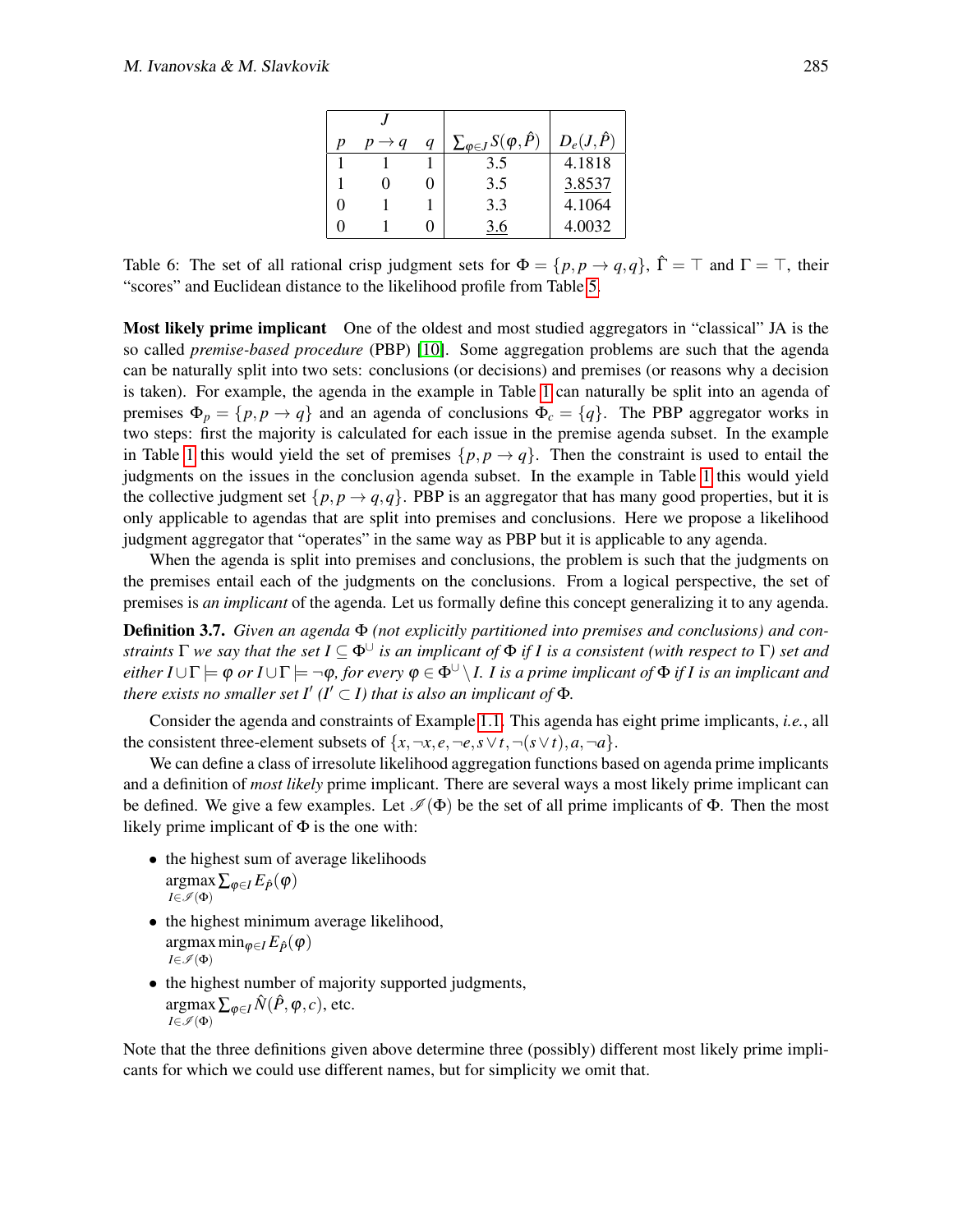Once a most likely prime implicant *I* ∗ is determined in one of the above described ways, the collective judgment is a union of  $I^*$  and the elements of  $\Phi^{\cup}$  implied by  $I^*$ .

Example 3.1. *For the profile, agenda and constraints of Example [1.1,](#page-0-1) the prime implicant that has the highest sum of average likelihoods is*  $\{s \vee t, x, \neg e\}$  *yielding the collective outcome of*  $\{s \vee t, x, \neg e, h, a\}$ *.* 

If the agenda and constraints are given in DNF (disjunctive normal form), the prime implicants can be found in polynomial time [\[38\]](#page-19-8). To the best of our knowledge, prime implicants have not been used to define aggregation functions in judgment aggregation, with the possible exception of [\[35\]](#page-19-9) where a distance based function for measuring dissimilarity between two classical judgment sets based on prime implicants has been defined.

# <span id="page-13-0"></span>4 Properties of aggregators

Having generalized the classical judgment aggregation framework, the immediate question to consider is whether the typical impossibility properties results also hold for aggregators of probabilistic judgments. To establish this, we need to generalize the definitions of aggregation properties. We also need to see whether there are new interesting desirable properties that need to be considered in the new framework. We begin some of this work here.

We begin by exploring the "classical" impossibility theorem [\[5\]](#page-17-2). For this we need to define a resolute likelihood aggregator. We then define the properties of universal domain, unanimity, rationality and systematicity.

<span id="page-13-1"></span>**Definition 4.1.** *Let*  $(\Phi, N, \Gamma, \hat{\Gamma})$  *be a probabilistic aggregation frame and let*  $\hat{\mathbb{P}}$  *be the set of all rational likelihood profiles for it. A likelihood (resolute) aggregator R is a mapping R* :  $\hat{P} \to \mathscr{J}$  *from the set of rational likelihood profiles to the set of consistent and complete crisp judgment sets.*

In other words, a (crispifying) aggregator is resolute if it assigns only one collective judgment set to each profile.

Universal domain is the requirement that an aggregator *R* has to be defined for all the probabilistic rational profiles (and all allowable crispifying vectors where applicable). Rationality is the property that *R* produces only consistent and complete crisp judgment sets. These properties are embedded in the Definition [4.1.](#page-13-1)

An aggregator *R* is **dictatorial** if there is an information source  $k \in N$  (a dictator) such that for each likelihood profile  $\hat{P} = (\hat{J}_1, \dots, \hat{J}_n)$ , the collective judgment is equal to the collective judgment on the profile  $\hat{P}_k = (\hat{J}_k, \dots, \hat{J}_k, \dots, \hat{J}_k)$ , i.e., only the judgment set of the dictator is considered in the aggregation process. Non-dictatorship is the requirement that no information source is a dictator.

In "classical" judgment aggregation, **unanimity** is the property requiring that if a judgment is in every judgment set in the profile it has to be in the collective judgment set as well. When aggregating likelihood profiles, unanimity has to be defined with respect to some crispifying coefficient *c*, regardless of whether *R* is a direct aggregator or not.

**Definition 4.2** (Unanimity). Let  $c \in [0,1]$ . The aggregator R satisfies **c-unanimity** *if for every profile of rational probabilistic judgments*  $\hat{P} \in \hat{\mathbb{P}}$ ,  $\hat{P} = (\hat{J}_1, \ldots, \hat{J}_n)$ , and every  $\varphi \in \Phi^{\cup}$  it holds that: if  $\forall k \in N$ :  $a_{\varphi}^{k} \geq c$ , then  $\varphi \in R(\hat{P})$ .

Lastly we define systematicity. Intuitively, systematicity is satisfied if every two issues that are judged as equally probable in two different profiles are treated equivalently by the aggregation rule *R*.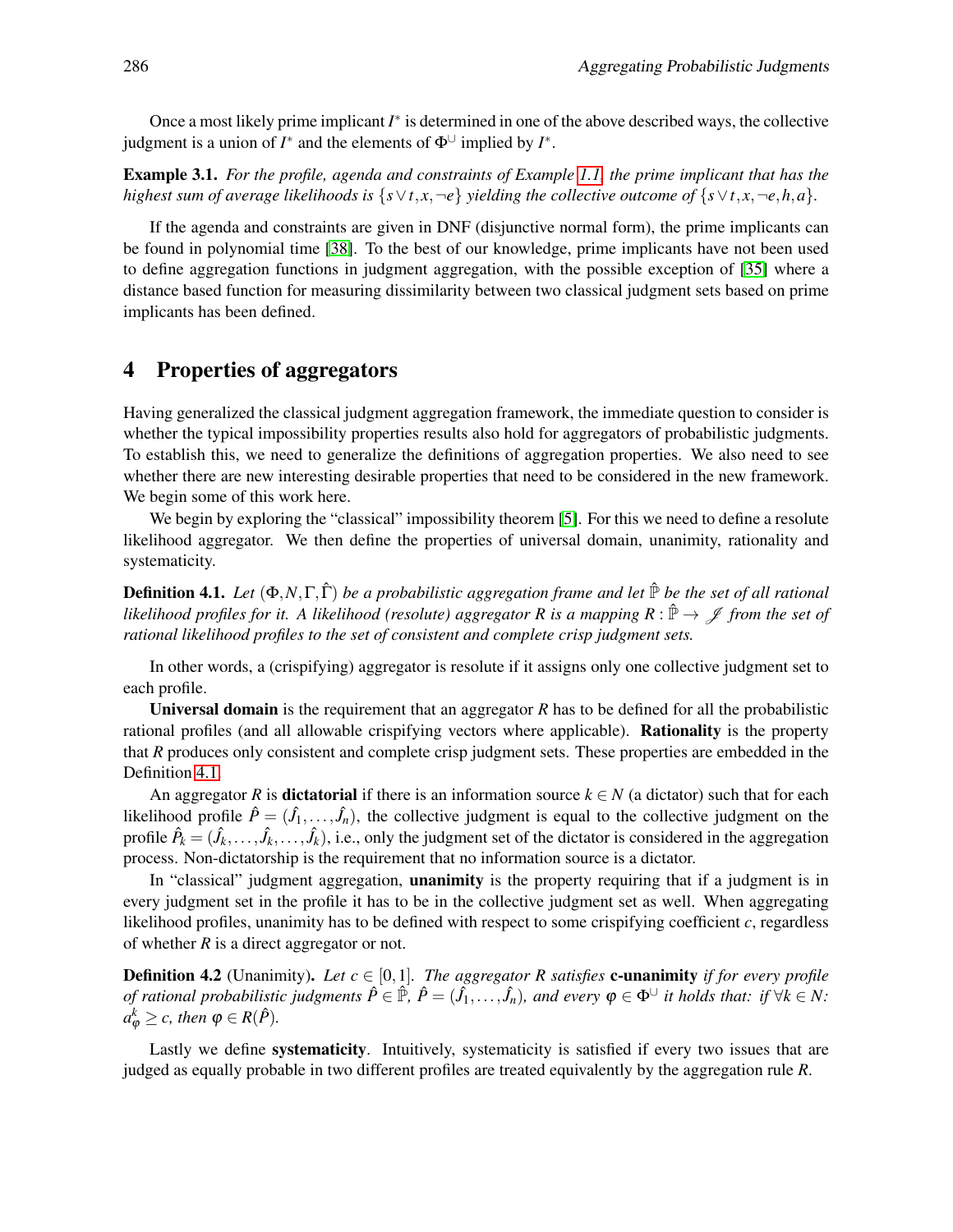**Definition 4.3** (Systematicity). *Given a profile*  $\hat{P} \in \hat{\mathbb{P}}$ , let us define  $\hat{P}_{\varphi}$  to be the projection of  $\hat{P}$  on the *issue*  $\varphi$ :  $\hat{P}_{\varphi} = (\ell(\varphi) \geq^* a_{\varphi}^k \mid k \in N)$ . The aggregator R satisfies systematicity, if for every two profiles  $\hat{P}, \hat{P}' \in \hat{\mathbb{P}}$  *and issues*  $\varphi, \psi \in \Phi^{\cup}$ , the following holds:  $\hat{P}_{\varphi} = \hat{P}'_{\psi}$  implies  $\{\varphi \in R(\hat{P}) \text{ iff } \psi \in R(\hat{P}')\}$ .

The following theorem can easily be proved following the proof method of Theorem 3.7. in [\[19\]](#page-18-0).

**Theorem 4.1.** *Consider a frame*  $(\Phi, N, \Gamma, \hat{\Gamma})$ *. Let*  $\mathbb{P}$  *be the set of all rational likelihood profiles that can be defined for the given frame. The aggregation function R satisfies unanimity, rationality and systematicity if and only if R is a dictatorial aggregation function.*

For other desirable properties that could be applied in our framework we can look to the literature of probabilistic opinion pooling [\[28,](#page-19-4) [8\]](#page-18-9) for inspiration.

The systematicity requirement corresponds to a property called **Strong setwise function property** (SSFP) in opinion pooling [\[28\]](#page-19-4). This property requires that the group probability of an event *A* depends only on the individually assigned probabilities of *A*. It was shown that SSFP gives rise to impossibility results in opinion pooling [\[28\]](#page-19-4). A weaker property, that is implied by SSFP, is the Zero Preservation Property (ZPP). ZPP is satisfied when for profiles where all of the individually assigned probabilities of an issue are zero, the collective probability of this issue is also zero. The ZPP property is related to the unanimity property in "classical" JA. Here we can define ZPP as 1-unanimity, namely c-unanimity where  $c = 1$ .

Intuitively, 1-unanimity is desirable: whenever every source is sure that an issue is true (or false), a 1-unanimity satisfying aggregator will capture that certainty. However, unanimity on  $\ell(\varphi) = 1$  for  $\varphi$ does not mean that a rational judgment set *J* such that  $\varphi \in J$  exists! Recall that we have constraints  $\Gamma$ imposed by the agenda setter on the outcome but not on the judgment sets of the profile. This means that 1-unanimity can only be satisfied in a specific aggregation frame if the set of constraints  $\Gamma$  of the frame allows it. Let us give an example.

**Example 4.1.** Let  $(\Phi, N, \Gamma, \hat{\Gamma})$  be a probabilistic aggregation frame such that  $\varphi_1, \varphi_2 \in \Phi$  and  $\{\varphi_1 \to \varphi_2\}$  $\{\varphi_2\} \in \Gamma$ . Let  $\hat{P}$  be a consistent probabilistic profile in this frame such that  $\ell(\varphi_1) = 1$  and  $\ell(\varphi_2) = 0$  are *in every individual judgment set in*  $\hat{P}$ . Then 1-unanimity requires that  $\{\varphi_1, \neg \varphi_2\} \subseteq J$  for every  $J \in R(\hat{P})$ *but none such J is in*  $\mathcal{J}$ *.* 

As seen in the above example, whether an aggregation function can satisfy 1-unanimity is a property of the aggregation frame. We can define the ZPP property for likelihood aggregators *R* (the definition also extends to irresolute direct and indirect aggregators as well) as 1-unanimity when the constraints allow it.

Definition 4.4 (Zero preservation property). *Let* (Φ,*N*,Γ,Γˆ) *be a probabilistic aggregation frame. Given a profile*  $\hat{P} \in \hat{\mathbb{P}}$ *, we define the set*  $Z(\hat{P})$  *as* 

$$
Z(\hat{P}) = \{ \varphi \in \Phi^{\cup} : a_{\varphi}^{k} = 1, \ \forall k \in N \}.
$$

*Namely, the set*  $Z(\hat{P})$  *contains all the agenda issues that have been unanimously awarded likelihood 1 in*  $\hat{P}$ . We say that an aggregator R satisfies the zero preservation property if for all  $\hat{P} \in \hat{P}$  it holds that if  $Z(\hat{P})$  *is consistent with*  $\Gamma$ *, then*  $Z(\hat{P}) \subset R(\hat{P})$ *.* 

We consider one more intuitive property of probabilistic aggregators, that of **convexity** [\[28\]](#page-19-4). Convexity states that the collectively assigned (minimal) probability on an issue should be a value no smaller than the smallest and no higher than the highest individually assigned probability on that issue. For the direct aggregators this property is not applicable, but it is so for the crispifying ones.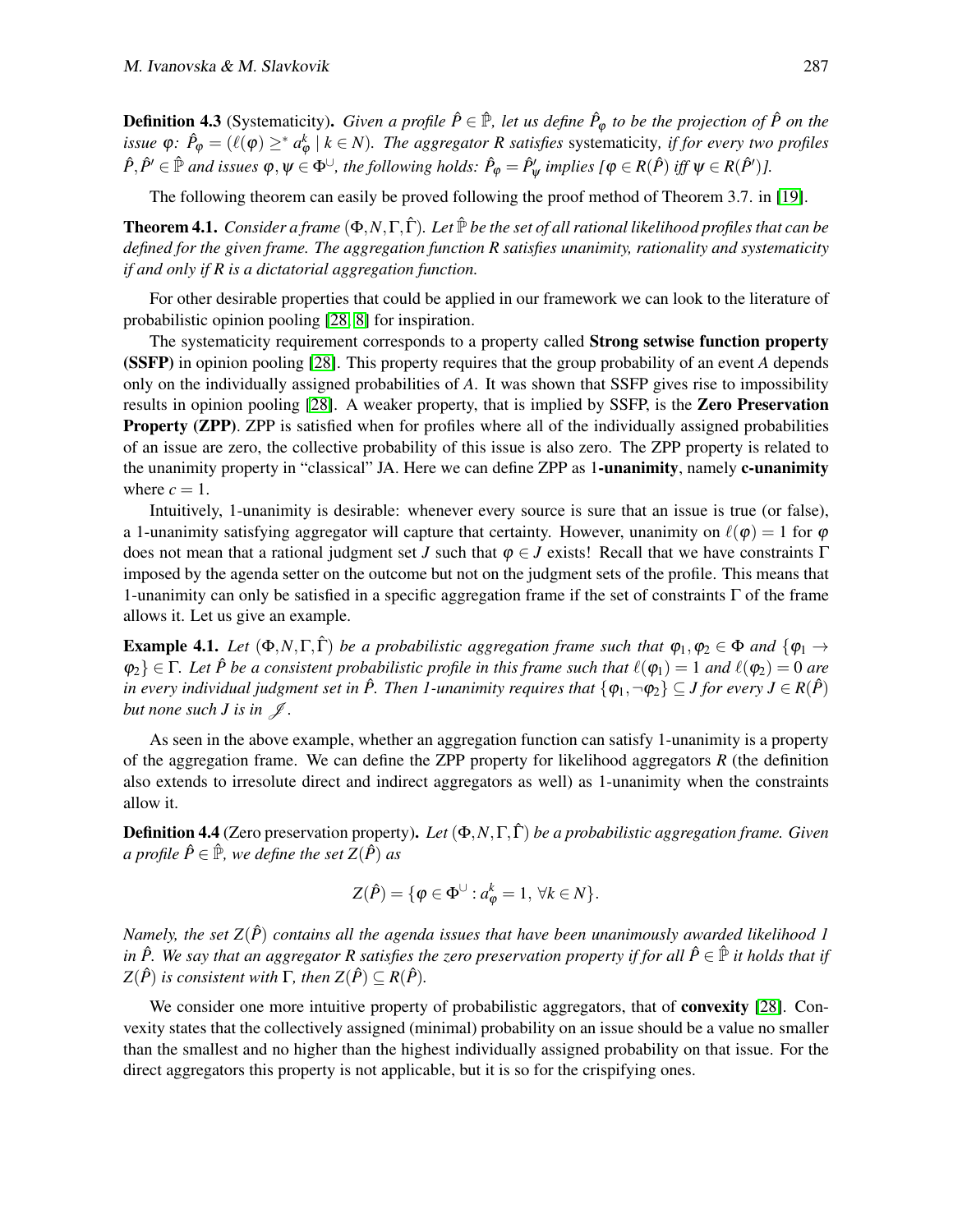**Definition 4.5** (Convexity). Let  $\hat{J}$  be one of the probabilistic judgment sets assigned to profile  $\hat{P}$  by a *function*  $\hat{F}$  (before crispification). For a given  $\varphi \in \Phi^{\cup}$ , let  $a_{\varphi}^{\max} = \max_{k} a_{\varphi}^{k}$  and  $a_{\varphi}^{\min} = \min_{k} a_{\varphi}^{k}$ . We say that  $\hat{F}$  satisfies convexity when for all collective  $\hat{J}$  and every  $\varphi\in\Phi^\cup$ , if  $\ell(\varphi)\geq^*a_\varphi\in\hat{J}$  then  $a_\varphi^{\min}\leq a_\varphi\leq$  $a_{\varphi}^{\max}$ .

It can directly be observed that  $\hat{f}_q(\hat{P})$  satisfies convexity and that  $\hat{F}_q(\hat{P}, \mathbf{c})$  satisfies ZPP and universal domain. However  $\hat{F}_q(\hat{P}, c)$  does not satisfy rationality because the sets in  $\hat{F}_q(\hat{P}, c)$  are not always rational sets of judgments.

The  $\hat{F}_S$  aggregator satisfies universal domain and non-dictatorship by design. It is clear that  $\hat{F}_S$  also satisfies ZPP.

The distance-based direct aggregators satisfy universal domain and non-dictatorship by design, however it is safe to conjecture that they will not satisfy ZPP for the same reason that distance-based classical aggregators do not satisfy unanimity  $[31]$  – for an agenda with sufficiently many issues, a judgment set that does not contain the unanimously likely judgment might end up being "closer" to the profile.

With the most likely prime implicant class of aggregators, universal domain and rationality will be satisfied by design. However, ZPP will not be satisfied - when the unanimously supported issue is not in the prime implicant its inclusion in the collective judgment set will not be guaranteed.

# <span id="page-15-0"></span>5 Related work

As mentioned in the introduction, the area of probabilistic opinion pooling is concerned with aggregating probability functions into a single one. As opposed to standard probabilistic opinion pooling, our logicbased approach:

- 1. allows for an arbitrary agenda, namely instead of taking the entire σ-algebra, the agenda can be limited to the important issues of consideration in the actual context;
- 2. We do not limit ourselves to expressing point probabilities over the issues (but we do include that option as well);
- 3. The result of the opinion aggregation is a set of propositional statements, hence a final decision, and not a probabilistic consensus.

Dietrich and List [\[8\]](#page-18-9) generalize opinion pooling to general agendas and examine properties and impossibility results. However, their work does not define any particular aggregators and also 2) and 3) are not the case there.

The problem of transforming degrees of belief into binary beliefs is known as belief-binarization. Dietrich and List [\[9\]](#page-18-10) study how a profile of Boolean judgments, that has been transformed into a vector of beliefs (for example a profile from Table [1](#page-0-0) becomes the vector  $(\frac{2}{3})$  $\frac{2}{3}, \frac{2}{3}$  $\frac{2}{3}, \frac{1}{3}$  $(\frac{1}{3})$ ) can be "binarized" into a consistent set of Boolean judgments. In [\[9\]](#page-18-10), however, only binary profiles are aggregated.

There are several approaches towards aggregating imprecise probabilities (IP), like aggregation of probability intervals in [\[29\]](#page-19-11), subjective opinion fusion in [\[22\]](#page-18-11), etc. More recently [\[37\]](#page-19-5) extended pooling properties to IPs using convex functions. Moreover, they go further and aggregate precise probabilities into imprecise (the convex hull of the input probabilities as a proof of concept) arguing that IP models are better suited as models of rational consensus. Allowing for inequalities in the likelihood judgments, we allow for modeling IP in the individual judgments. However, unlike [\[37\]](#page-19-5) we require the collective judgment to be crisp since our goal is to define specific aggregators that support the decision making in various contexts.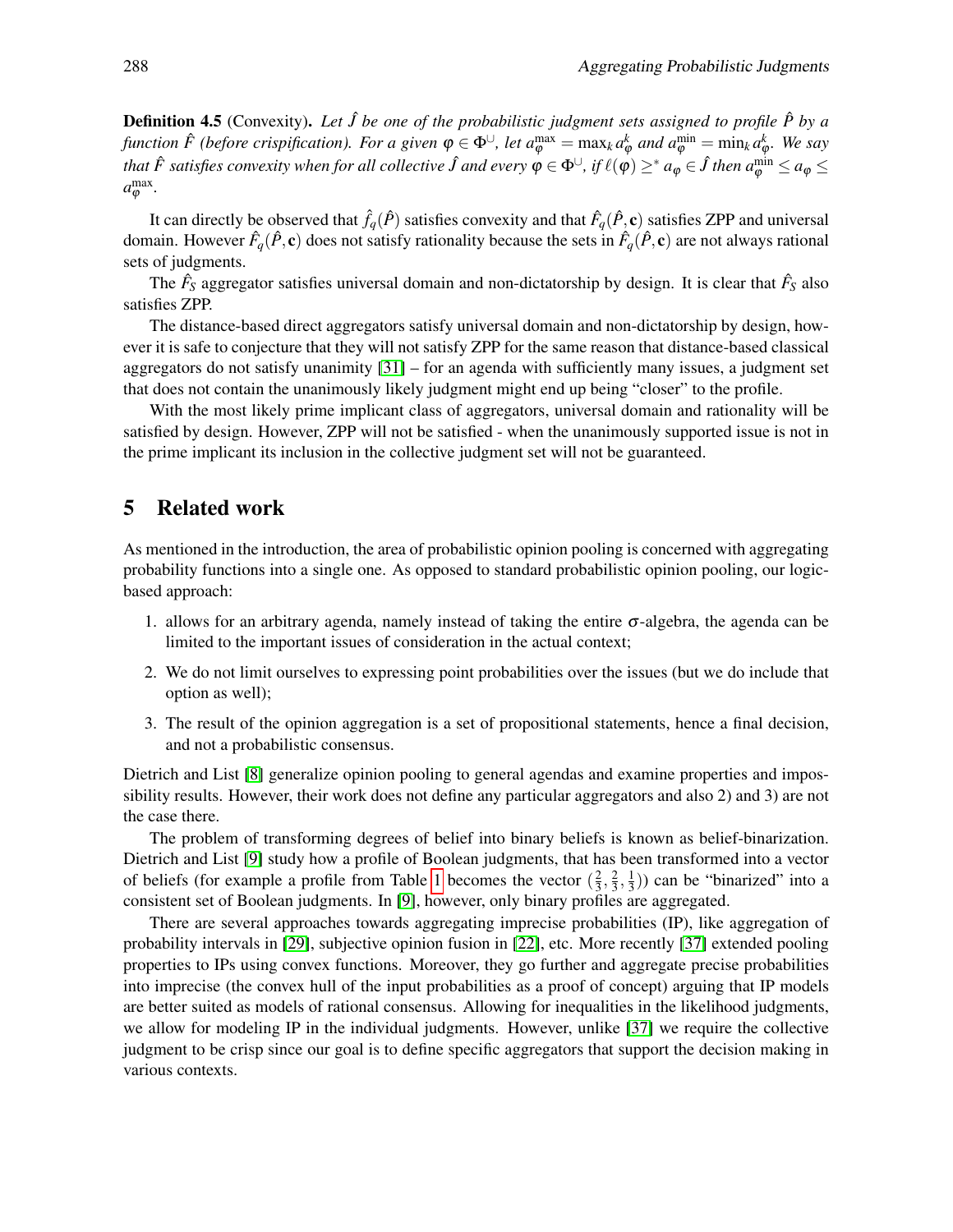Dietrich and List [\[5\]](#page-17-2) generalize classical JA assuming formulas from a *general logic* and prove impossibility theorems. They show that the model is applicable to, for example, propositional, modal, and many-valued logic. The model is not directly applicable to the likelihood logic we use here, since it assumes that the agenda issues are formulas in the particular logic. Since it does not make sense to choose a finite agenda of likelihood formulas, we express the issues in propositional logic and use likelihood formulas for the judgments. The latter makes our framework fit better in the general theory of aggregation of *propositional attitudes* in [\[7\]](#page-18-3), that integrates probabilistic opinion pooling and judgment aggregation. In this theory, profiles consist of *attitude functions* (which can be probability functions, truth-value functions, etc.) defined over finite subset of a σ-algebra (an agenda). We believe that defining notions on the level of a syntax has certain advantages, explicitly defining the concept of rationality being one of them.

It is not always possible to have complete information, sometimes some sources will not be able to provide information on all of the issues. Although impossibility results involving abstentions have been shown [\[11\]](#page-18-12), designing functions to aggregate the so called *incomplete judgments* is not given a lot of attention in the JA literature [\[39,](#page-19-12) [34\]](#page-19-13). By showing how crisp profiles can be represented as likelihood ones and designing likelihood judgment aggregators, we enable probabilistic judgment aggregation to also be used for aggregating crisp incomplete judgment sets in a straightforward way.

Interpreting the likelihood operator with a possibility measure leads to the formula  $\ell(\varphi) > a$  being equivalent to the formula ( $\varphi$ ,*a*) as well as the (uniform) crispifying being equivalent to  $\alpha$ -cut in possibility theory. There are various methods of information fusion considered in this theory [\[12\]](#page-18-13). However, they focus on merging information about the true state of a variable or a proposition and take a set theoretic approach to defining the merging functions while we, on the other hand, follow the tradition of judgment aggregation and social-choice theory and take an agenda of (logically related) issues as a starting point. This means that both the (choice of) definitions of the aggregators, and the choice of crispifying coefficients depend on the agenda. Moreover, our goal is not just to merge the imprecise information coming from the different sources, but to make a decision about the true state of the agenda issues.

Probabilistic belief merging is considered in [\[32,](#page-19-14) [33\]](#page-19-15). In belief merging sets of formulas, possibly likelihood formulas, are called knowledge bases. Knowledge bases from several sources, that can be mutually inconsistent, are merged to obtain a consistent knowledge base. The difference between belief merging and judgment aggregation has been analyzed in [\[17\]](#page-18-14). Essentially, in belief merging the knowledge bases do not share the same agenda, which entails different properties to be desired for the merging operators as compared to the desired properties for judgment aggregation functions.

### <span id="page-16-0"></span>6 Conclusions and future work

We consider as the main contribution of our paper the definition of various functions for aggregating likelihood judgments on logically related issues. Furthermore, we show how these aggregators relate to classical judgment aggregation function, and in turn, through the results shown in [\[23\]](#page-18-15) and [\[13\]](#page-18-16), how likelihood judgment aggregation relates to voting methods. We also define desirable properties for the aggregation functions and show that the classical impossibility results hold here as well.

Some more consideration needs to be given to further distinguish the likelihood profile aggregators. From the examples we can observe that very different outcomes are produced for the same profile by different aggregators. The minimal set of properties we discuss is not sufficient to allow a user to choose which is the best aggregator for a given probabilistic frame. In light of new properties, particularly the direct aggregators need to be carefully studied.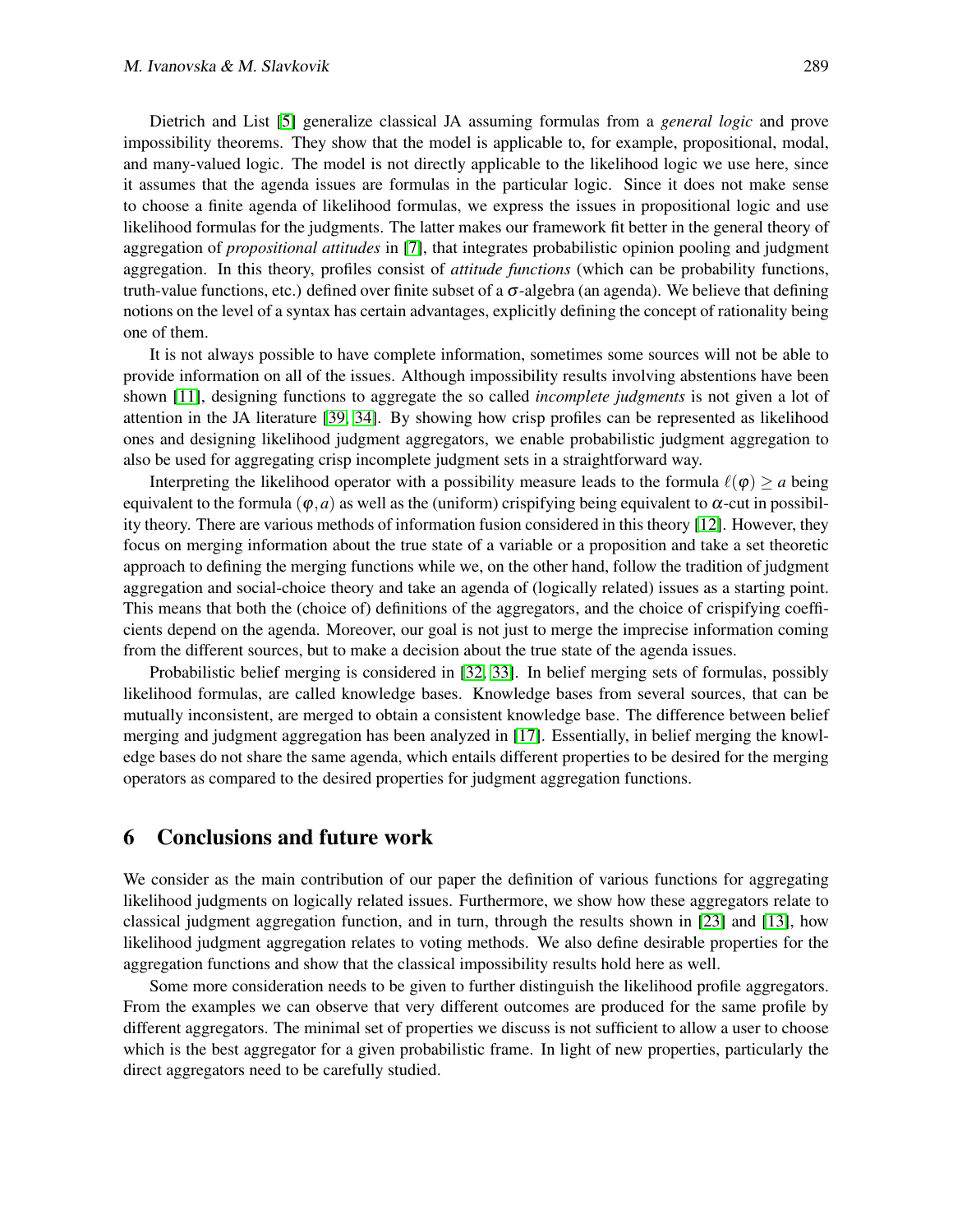More properties from opinion pooling can be considered and "translated" into our extended JA framework. An interesting candidate is the so called **Independence Preservation (IP)** property which intuitively requires that if two issues are probabilistically independent according to all information sources, then this independence should be preserved in the collectively assigned probabilities for the two issues. This has been explored by Wagner in [\[40\]](#page-19-16) for the case of aggregating point probabilities over an agenda of mutually exclusive events; [\[37\]](#page-19-5) explores the imprecise probabilities case. Note that to represent probabilistic independencies in the judgments, we need to either extend the logic of likelihood with polynomial likelihood formulas or include likelihood independence formulas as defined in [\[21\]](#page-18-17) directly in the language. Then we could define IP properties alike [\[40\]](#page-19-16) and [\[37\]](#page-19-5) and see what are the consequencies of their impossibility results in our platform. We notice also that the IP property is reminiscent of the agenda separability property studied in [\[25\]](#page-19-17). One direction of future work is to establish this intuitive connection and explore other such connections between probability aggregation properties and JA properties.

We believe that with this work we have made several contributions to the classical JA theory as well: We have significantly extended the classical binary judgment aggregation framework, opening up this social choice method for applications in new AI domains, particularly involving the aggregation of uncertain judgments; our framework allows for not only uncertainties but also abstentions to be modelled using  $\ell(\varphi) \geq 0$ , which is a neglected feature in judgment aggregation frameworks overall; furthermore, we generalize the assumption that the same relations between issues should hold for both the information sources and the aggregated result. This "double constraint" framework is actually very intuitive [\[13\]](#page-18-16).

Having a probabilistic framework also opens possibilities to study the *truth-tracking* properties of judgment aggregators, namely how good is a function in aggregating profiles into the most likely judgments. This area of judgment aggregation is still relatively little explored [\[3\]](#page-17-3). We intend to explore truth-tracking in future work.

We believe that there is a possibility for applying our work to prediction markets [\[41\]](#page-19-18), specifically in extending the agenda of predictions (which is typically consisting of states of a random variable) to a set of logically related statements. Prediction markets [\[1\]](#page-17-4) are forums for trading contracts for outcomes of future events. Each market participant possesses certain information about the event in question, and conveys this information to the market by the way she trades contracts. The contract price is a result of aggregation of the information possessed by all the participants, hence is an estimator of the probability of the event in question. We believe we could seek for inspiration in defining new aggregators under our platform by studying the methods of information fusion that various prediction markets apply.

### References

- <span id="page-17-4"></span>[1] A. Barbu & N. Lay (2012): *An Introduction to Artificial Prediction Markets for Classification*. Journal of Machine Learning Research 13, pp. 2177–2204. Available at [http://dl.acm.org/citation.cfm?id=](http://dl.acm.org/citation.cfm?id=2503312) [2503312](http://dl.acm.org/citation.cfm?id=2503312).
- <span id="page-17-0"></span>[2] G. Boella, G. Pigozzi, M. Slavkovik & L. van der Torre (2011): *Group Intention Is Social Choice with Commitment*. In M. De Vos, N. Fornara, J. Pitt & G. Vouros, editors: COIN in Agent Systems VI, LNCS 6541, Springer, Germany, pp. 152–171, doi[:10.1007/978-3-642-21268-0](http://dx.doi.org/10.1007/978-3-642-21268-0_9) 9.
- <span id="page-17-3"></span>[3] I. Bozbay (2019): *Truth-tracking Judgment Aggregation over Interconnected Issues*. Social Choice and Welfare, pp. 1–34, doi[:10.1007/s00355-019-01186-6.](http://dx.doi.org/10.1007/s00355-019-01186-6)
- <span id="page-17-1"></span>[4] M.M. Deza & E. Deza (2009): *Encyclopedia of Distances*. Springer, Germany, doi[:10.1007/978-3-642-](http://dx.doi.org/10.1007/978-3-642-00234-2) [00234-2.](http://dx.doi.org/10.1007/978-3-642-00234-2)
- <span id="page-17-2"></span>[5] F. Dietrich (2007): *A Generalized Model of Judgment Aggregation*. Social Choice and Welfare 28(4), pp. 529–565, doi[:10.1007/s00355-006-0187-y.](http://dx.doi.org/10.1007/s00355-006-0187-y)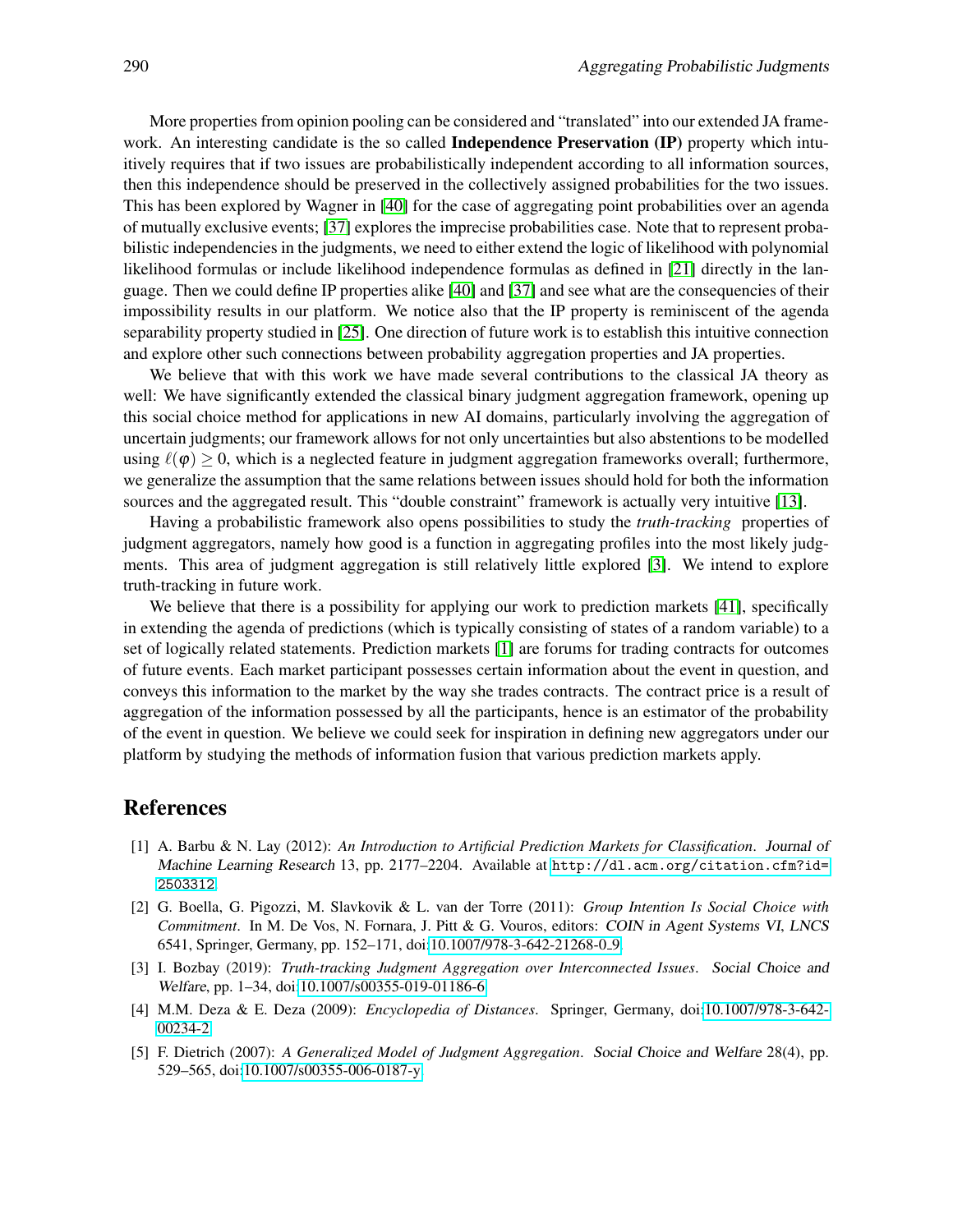- <span id="page-18-7"></span>[6] F. Dietrich (2014): *Scoring Rules for Judgment Aggregation*. Social Choice and Welfare 42(4), pp. 873–911, doi[:10.1007/s00355-013-0757-8.](http://dx.doi.org/10.1007/s00355-013-0757-8)
- <span id="page-18-3"></span>[7] F. Dietrich & C. List (2010): *The Aggregation of Propositional Attitudes: Towards a General Theory*. Oxford Studies in Epistemology 3, pp. 215–234. Available at <http://eprints.lse.ac.uk/id/eprint/31600>.
- <span id="page-18-9"></span>[8] F. Dietrich & C. List (2017): *Probabilistic Opinion Pooling Generalized. Part one: General Agendas*. Social Choice and Welfare 48(4), pp. 747–786, doi[:10.1007/s00355-017-1034-z.](http://dx.doi.org/10.1007/s00355-017-1034-z)
- <span id="page-18-10"></span>[9] F. Dietrich & C. List (2018): *From Degrees of Belief to Binary Beliefs: Lessons from Judgment-aggregation Theory*. The Journal of Philosophy 115, pp. 225–270, doi[:10.5840/jphil2018115516.](http://dx.doi.org/10.5840/jphil2018115516)
- <span id="page-18-8"></span>[10] F. Dietrich & P. Mongin (2010): *The Premisse-Based Approach to Judgment Aggregation*. Journal of Economic Theory 145(2), pp. 562–582, doi[:10.1016/j.jet.2010.01.011.](http://dx.doi.org/10.1016/j.jet.2010.01.011)
- <span id="page-18-12"></span>[11] E. Dokow & R. Holzman (2010): *Aggregation of Binary Evaluations with Abstentions*. Journal of Economic Theory 145(2), pp. 544 – 561, doi[:10.1016/j.jet.2009.10.015.](http://dx.doi.org/10.1016/j.jet.2009.10.015)
- <span id="page-18-13"></span>[12] D. Dubois & H. Prade (2001): *Possibility Theory in Information Fusion*. In G. Della Riccia, H.J. Lenz & R. Kruse, editors: Data Fusion and Perception, Springer Vienna, Vienna, pp. 53–76, doi[:10.1007/978-3-](http://dx.doi.org/10.1007/978-3-7091-2580-9_3) [7091-2580-9](http://dx.doi.org/10.1007/978-3-7091-2580-9_3) 3.
- <span id="page-18-16"></span>[13] U. Endriss (2018): *Judgment Aggregation with Rationality and Feasibility Constraints*. In: Proceedings of the 17th International Conference on Autonomous Agents and MultiAgent Systems, AAMAS '18, International Foundation for Autonomous Agents and Multiagent Systems, Richland, SC, pp. 946–954. Available at [http:](http://dl.acm.org/citation.cfm?id=3237383.3237840) [//dl.acm.org/citation.cfm?id=3237383.3237840](http://dl.acm.org/citation.cfm?id=3237383.3237840).
- <span id="page-18-1"></span>[14] U. Endriss, U. Grandi, R. de Haan & J. Lang (2016): *Succinctness of Languages for Judgment Aggregation*. In: Proceedings of KR-2016, AAAI Press, USA, pp. 176–186. Available at [http://www.aaai.org/ocs/](http://www.aaai.org/ocs/index.php/KR/KR16/paper/view/12851) [index.php/KR/KR16/paper/view/12851](http://www.aaai.org/ocs/index.php/KR/KR16/paper/view/12851).
- <span id="page-18-5"></span>[15] U. Endriss & R. de Haan (2015): *Complexity of the Winner Determination Problem in Judgment Aggregation: Kemeny, Slater, Tideman, Young*. In: Proceedings of the 2015 International Conference on Autonomous Agents and Multiagent Systems, AAMAS '15, International Foundation for Autonomous Agents and Multiagent Systems, Richland, SC, pp. 117–125. Available at [http://dl.acm.org/citation.cfm?](http://dl.acm.org/citation.cfm?id=2772879.2772897) [id=2772879.2772897](http://dl.acm.org/citation.cfm?id=2772879.2772897).
- <span id="page-18-6"></span>[16] P. Everaere, S. Konieczny & P. Marquis (2014): *Counting votes for aggregating judgments*. In: International conference on Autonomous Agents and Multi-Agent Systems, AAMAS '14, Paris, France, May 5-9, 2014, pp. 1177–1184. Available at <http://dl.acm.org/citation.cfm?id=2617436>.
- <span id="page-18-14"></span>[17] P. Everaere, S. Konieczny & P. Marquis (2015): *Belief Merging versus Judgment Aggregation*. In: Proceedings of the AAMAS-2015, pp. 999–1007. Available at <http://dl.acm.org/citation.cfm?id=2773279>.
- <span id="page-18-4"></span>[18] R. Fagin, J. Y. Halpern & N. Megiddo (1990): *A Logic for Reasoning about Probabilities*. Information and Computation 87, pp. 78–128, doi[:10.1016/0890-5401\(90\)90060-U.](http://dx.doi.org/10.1016/0890-5401(90)90060-U)
- <span id="page-18-0"></span>[19] D. Grossi & G. Pigozzi (2014): *Judgment Aggregation: A Primer*. Morgan and Claypool Publishers, San Rafael, CA, USA, doi[:10.2200/S00559ED1V01Y201312AIM027.](http://dx.doi.org/10.2200/S00559ED1V01Y201312AIM027)
- <span id="page-18-2"></span>[20] J. Y. Halpern (2005): *Reasoning about uncertainty*. MIT Press. Available at [https://mitpress.mit.edu/](https://mitpress.mit.edu/books/reasoning-about-uncertainty-second-edition) [books/reasoning-about-uncertainty-second-edition](https://mitpress.mit.edu/books/reasoning-about-uncertainty-second-edition).
- <span id="page-18-17"></span>[21] M. Ivanovska & M. Giese (2010): *Probabilistic Logic with Conditional Independence Formulae*. In: Proceedings of ECAI 2010 - 19th European Conference on Artificial Intelligence, pp. 983–984, doi[:10.3233/978-](http://dx.doi.org/10.3233/978-1-60750-606-5-983) [1-60750-606-5-983.](http://dx.doi.org/10.3233/978-1-60750-606-5-983)
- <span id="page-18-11"></span>[22] A. Jøsang (2016): *Subjective Logic: A Formalism for Reasoning Under Uncertainty*. Artificial Intelligence: Foundations, Theory, and Algorithms, Springer International Publishing, doi[:10.1007/978-3-319-42337-1.](http://dx.doi.org/10.1007/978-3-319-42337-1)
- <span id="page-18-15"></span>[23] J. Lang & M. Slavkovik (2013): *Judgment Aggregation Rules and Voting Rules*. In: Proceedings of the 3rd International Conference on Algorithmic Decision Theory, Lecture Notes in Artificial Intelligence 8176, Springer-Verlag, Germany, pp. 230–244, doi[:10.1007/978-3-642-41575-3](http://dx.doi.org/10.1007/978-3-642-41575-3_18) 18.